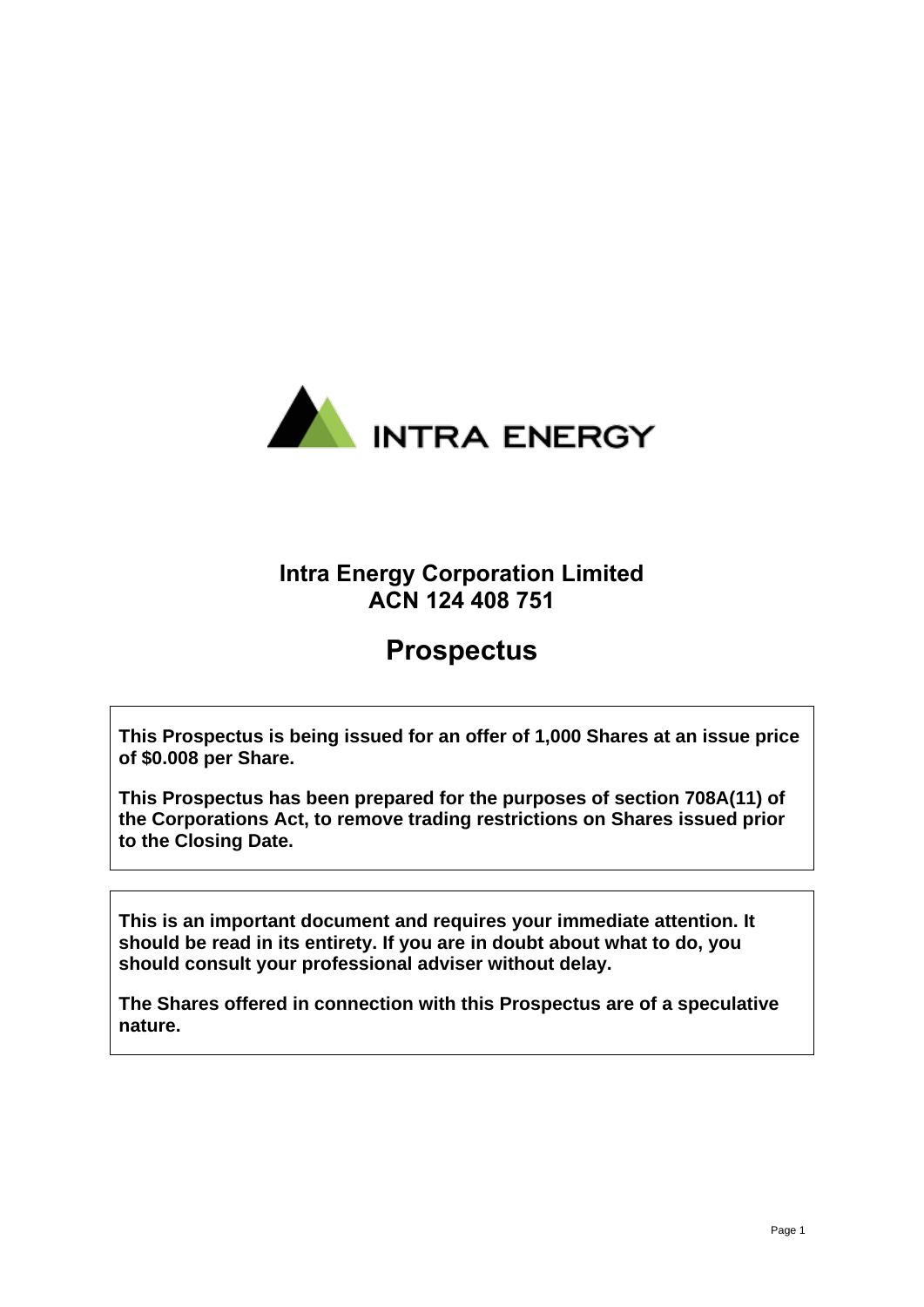# **Table of contents**

|                            | <b>Important Information</b>  |    |
|----------------------------|-------------------------------|----|
| <b>Corporate Directory</b> |                               | 4  |
|                            | <b>Indicative Timetable</b>   | 5  |
| $\mathbf 1$ .              | <b>Details of the Offer</b>   | 6  |
| 2.                         | <b>Risk factors</b>           | 10 |
| 3.                         | <b>Effect of the Offer</b>    | 17 |
| 4.                         | <b>Additional information</b> | 18 |
| 5.                         | Authorisation                 | 27 |
| 6.                         | <b>Glossary of Terms</b>      | 28 |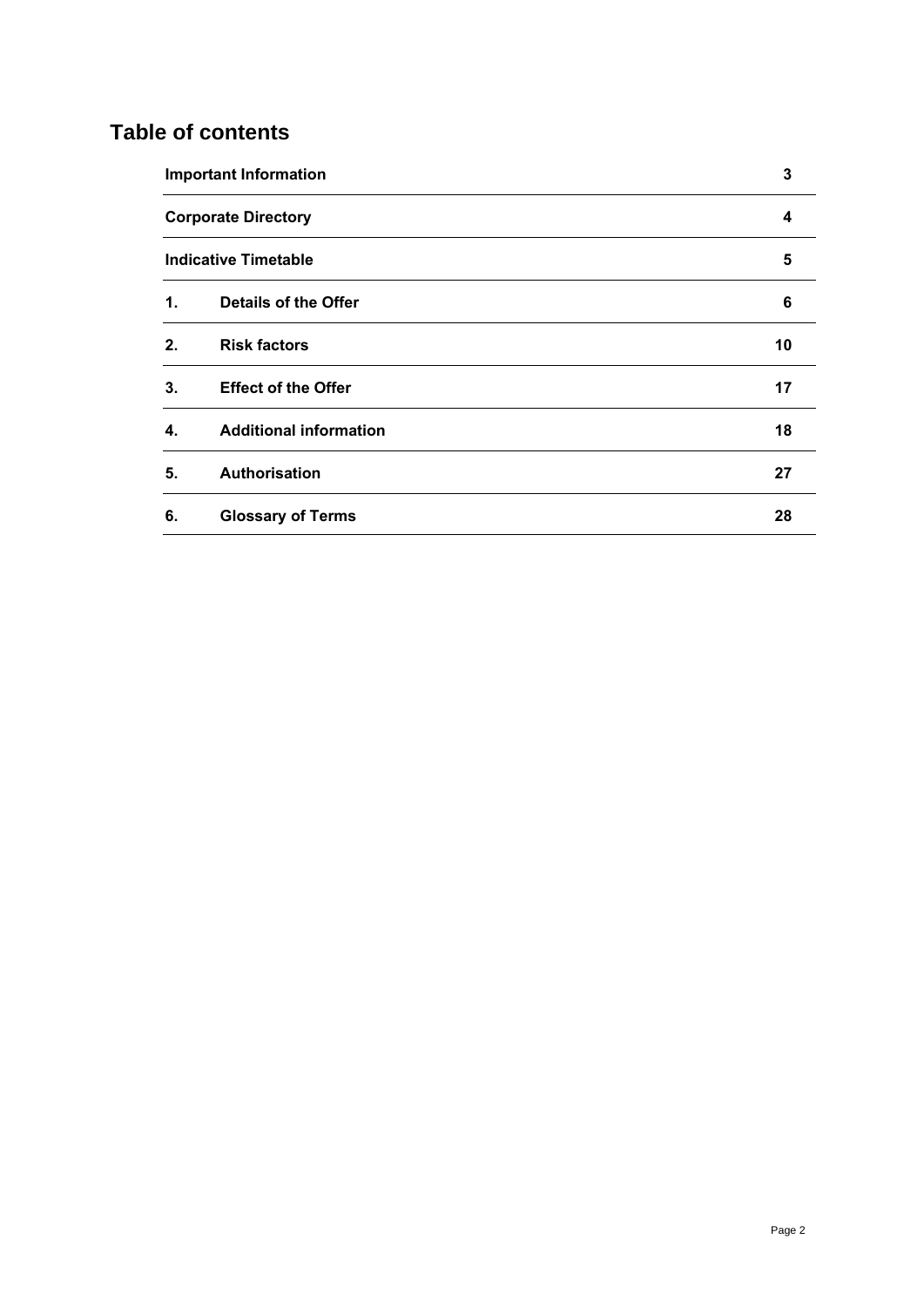# <span id="page-2-0"></span>**Important Information**

#### **Prospectus**

This Prospectus is dated 8 June 2022 and was lodged with the ASIC on that date with the consent of all Directors. Neither ASIC nor ASX nor their respective officers take any responsibility for the contents of this Prospectus.

No Shares will be issued on the basis of this Prospectus any later than 13 months after the date of this Prospectus (being the expiry date of this Prospectus). The Company will apply for Official Quotation by ASX of the Shares offered by this Prospectus.

A copy of this Prospectus is available for inspection at the registered office of the Company at Level 40, 2 Park Street Sydney NSW 2000, during normal business hours. The Company will provide a copy of this Prospectus to any person on request. The Company will also provide copies of other documents on request (see Section [4.3\)](#page-19-0). The Offer is only available to those who are personally invited to accept the Offer. Applications for Shares under the Offer can only be submitted on an Application Form which accompanies this Prospectus.

Potential investors should be aware that subscribing for Shares in the Company involves a number of risks. The key risk factors of which investors should be aware are set out in Section [2](#page-9-0) of this **Prospectus.** 

These risks, together with other general risks applicable to all investments in listed securities not specifically referred to, may affect the value of the Shares in the future. Accordingly, an investment in the Company should be considered highly speculative. Investors should consider consulting their professional advisers before deciding whether to apply for Shares pursuant to this Prospectus.

No person is authorised to give any information or to make any representation in connection with the Offer which is not contained in this Prospectus. Any information or representation not so contained may not be relied on as having been authorised by the Company in connection with the Offer. The distribution of this Prospectus in jurisdictions outside Australia may be restricted by law and therefore persons into whose possession this document comes should seek advice on and observe any such restrictions. Any failure to comply with these restrictions may constitute a violation of those laws. This Prospectus does not constitute an offer of Shares in any jurisdiction where, or to any person to whom, it would be unlawful to issue this Prospectus.

This Prospectus is a transaction specific prospectus for an offer of continuously quoted securities (as defined in the Corporations Act) and has been prepared in accordance with section 713 of the Corporations Act. It does not contain the same level of disclosure as an initial public offering prospectus. In making representations in this Prospectus regard has been had to the fact that the Company is a disclosing entity for the purposes of the Corporations Act and certain matters may reasonably be expected to be known to investors and professional advisers whom potential investors may consult.

Definitions of certain terms used in this Prospectus are contained in Section [6.](#page-27-0) All references to currency are to Australian dollars and all references to time are to WST unless otherwise indicated. Revenues and expenditures disclosed in this Prospectus are recognised exclusive of the amount of goods and services tax, unless otherwise disclosed.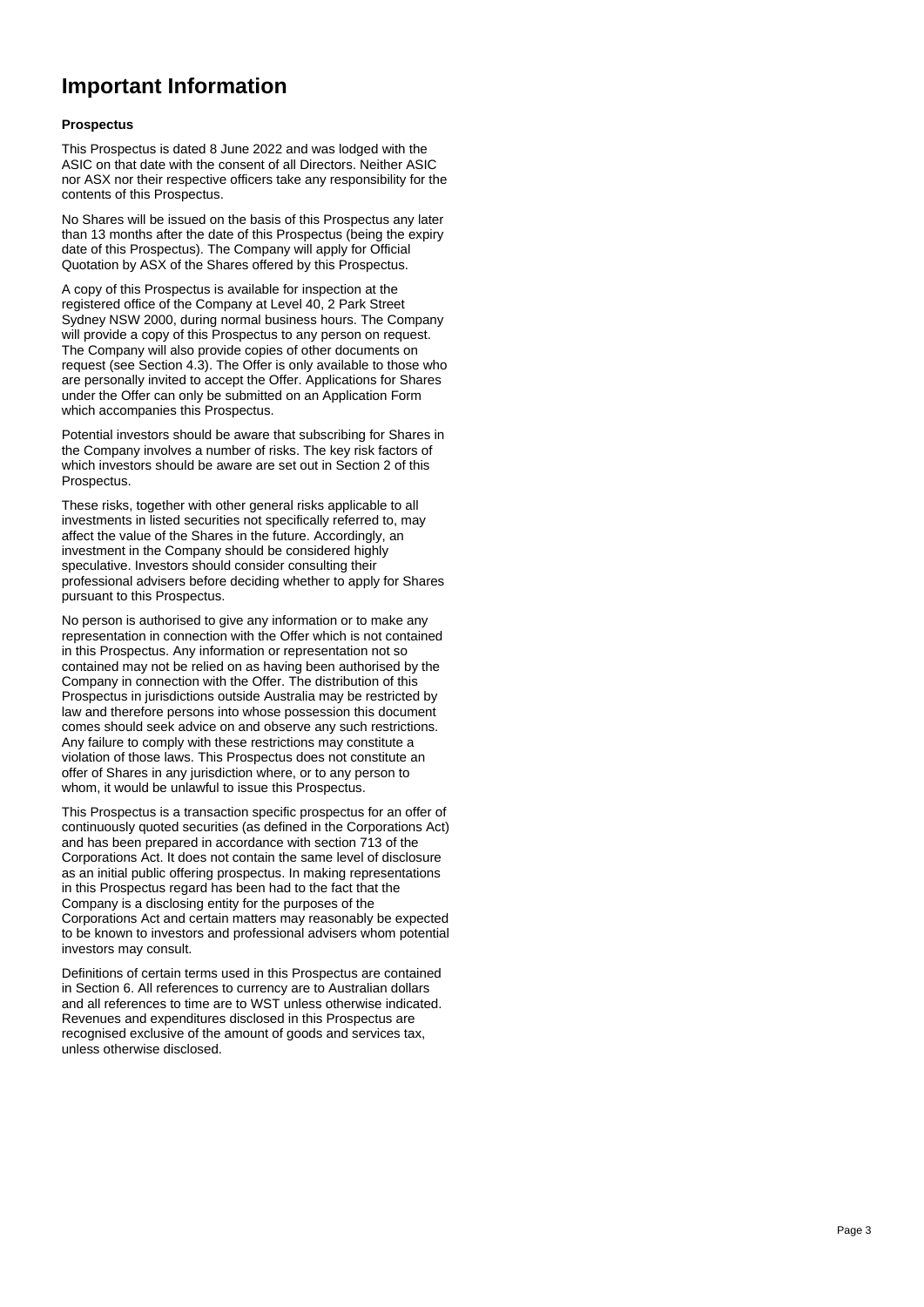# <span id="page-3-0"></span>**Corporate Directory**

### **Directors**

Graeme Robertson **Non-Executive Chairman** Benjamin Dunn Managing Director

Troy Wilson Non-Executive Director Alan Fraser Non-Executive Director James Shedd Executive Director (CEO of African Operations)

# **Company Secretary**

Jack Rosagro

# **Registered and Principal Office Share Registry\***

Level 40, 2 Park Street Sydney NSW 2000 Phone: 08 9482 0511 Email: info@intraenergycorp.com.au Website: https://intraenergycorp.com.au/

Link Market Service Limited Level 12, 680 George Street Sydney NSW 2000

\* These entities are included for information purposes only. They have not been involved in the preparation of this Prospectus.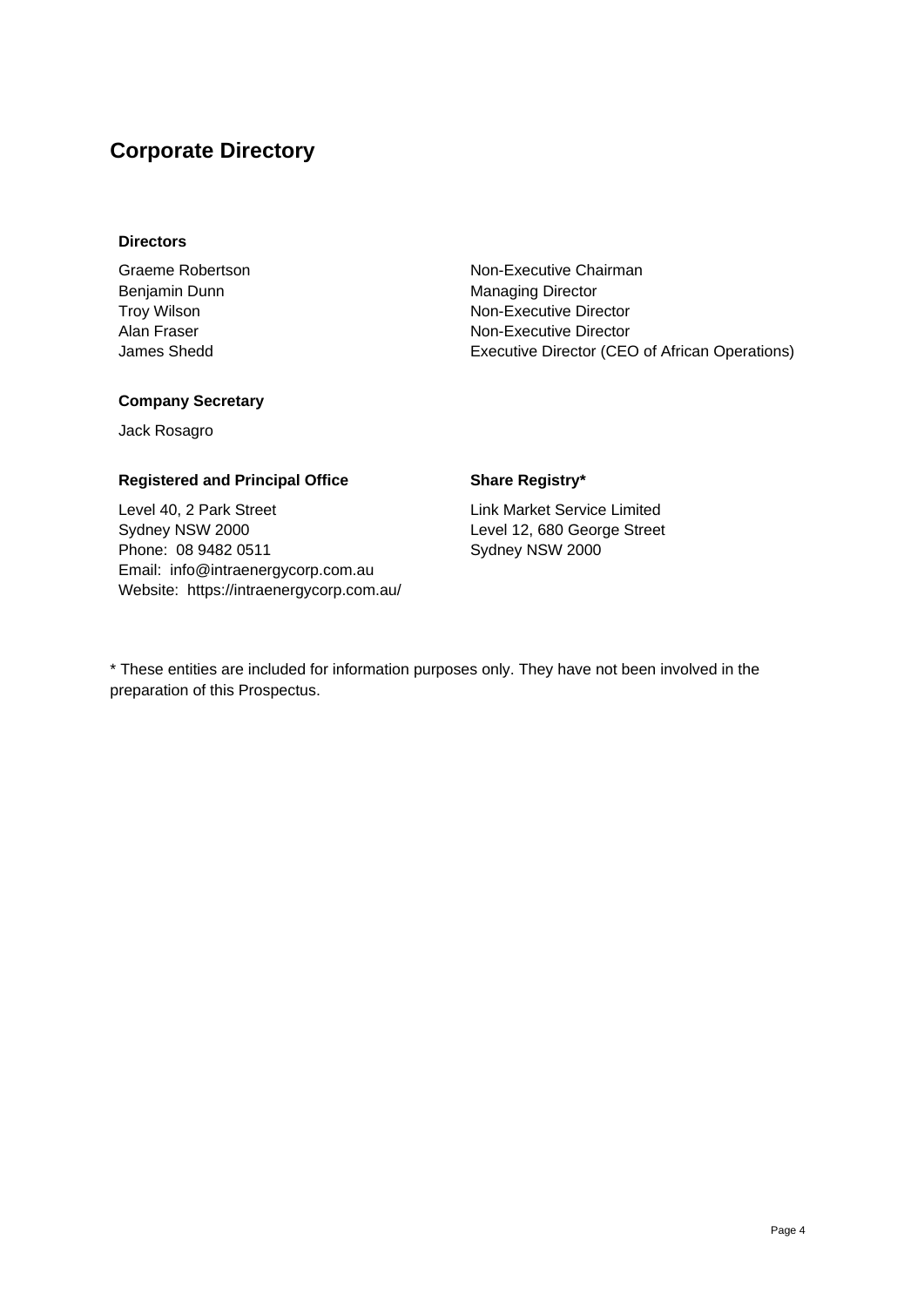# <span id="page-4-0"></span>**Indicative Timetable**

| Event                                                                     | <b>Date</b>            |
|---------------------------------------------------------------------------|------------------------|
| Lodgement of Prospectus with ASIC and ASX                                 | Wednesday, 8 June 2022 |
| Lodgement of Appendix 3B with ASX                                         | Wednesday, 8 June 2022 |
| Opening Date of Offer                                                     | Thursday, 9 June 2022  |
| Issue of Century Minerals Shares and lodgement<br>of Appendix 2A with ASX | Thursday, 9 June 2022  |
| Closing Date of Offer                                                     | Friday, 10 June 2022   |
| Issue of Shares under the Offer and lodgement of<br>Appendix 2A with ASX  | Friday, 10 June 2022   |

These dates are indicative only and subject to change. Subject to the Corporations Act and the Listing Rules, the Directors reserve the right to vary these dates, including varying the Closing Date, without prior notice.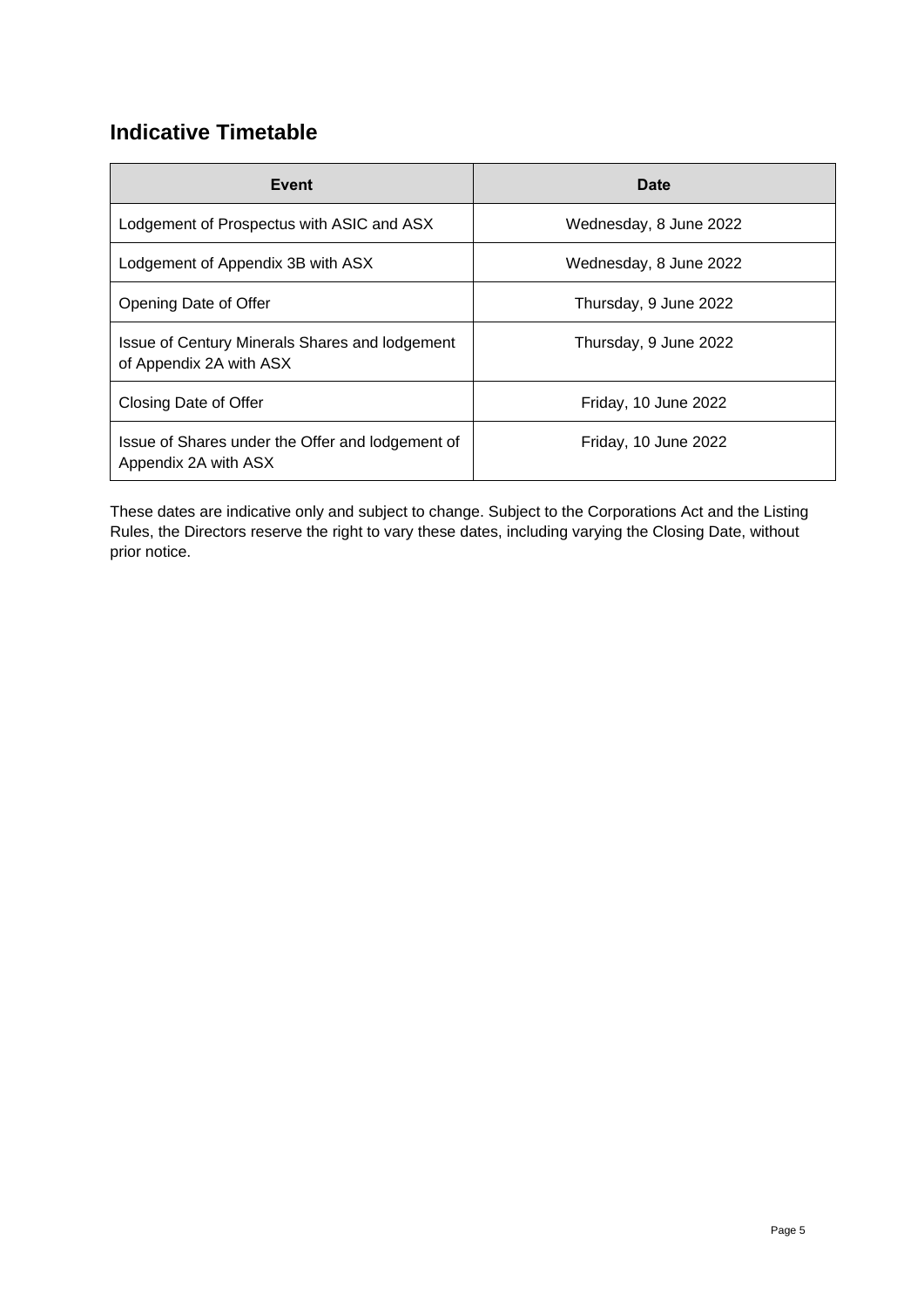# <span id="page-5-0"></span>1. **Details of the Offer**

# <span id="page-5-1"></span>1.1 **Summary of the Offer**

The Company is offering, pursuant to this Prospectus 1,000 Shares at an issue price of \$0.008 each to raise \$8.00 (before costs) (**Offer**).

The Offer will only be extended to specific parties unrelated to the Company on invitation of the Directors. An Application Form will only be provided by the Company to these parties, together with a copy of this Prospectus.

Shares issued under the Offer will be issued as fully paid ordinary shares and will rank equally in all respects with the existing Shares on issue. Refer to Section [4.1](#page-17-1) for a summary of the rights and liabilities attaching to the Shares under the Offer.

# 1.2 **Purpose of the Offer**

Generally, section 707(3) of the Corporations Act requires that a prospectus is issued in order for a person to whom securities were issued without disclosure under Part 6D of the Corporations Act to on-sell those securities within 12 months of the date of their issue.

The Corporations Act provides an exception to section 707(3) where an entity issues a 'cleansing' notice under section 708A(5) within 5 days of the date of issue of the securities. The Company was suspended from official quotation from the commencement of trade on Wednesday, 3 November 2021 and remained in suspension for more than 5 business days. The Company is therefore unable to issue a cleansing notice.

Section 708A(11) of the Corporations Act provides another exemption from the general requirement under section 707(3) where:

- (a) the relevant securities are in a class of securities of the company that are already quoted on ASX;
- (b) a prospectus is lodged with ASIC either:
	- (i) on or after the day on which the relevant securities were issued but before the day on which the sale offer is made; or
	- (ii) before the day on which the relevant securities are issued and offers of securities that have been made under the prospectus are still open for acceptance on the day on which the relevant securities were issued;
- (c) the prospectus is for an offer of securities issued by the company that are in the same class of securities as the relevant securities.

The primary purpose of this Prospectus is to comply with section 708A(11) of the Corporations Act to remove any trading restrictions that attach to Shares issued by the Company prior to the Closing Date, so that subscribers of those Shares may, if they choose to, sell those Shares (as applicable) within twelve months from the date of their issue without the issue of a prospectus. These include:

(a) the 20,000,000 shares to be issued to Century Minerals (or its nominees) as part consideration for the acquisition of a 70% interest in exploration licence E70/5464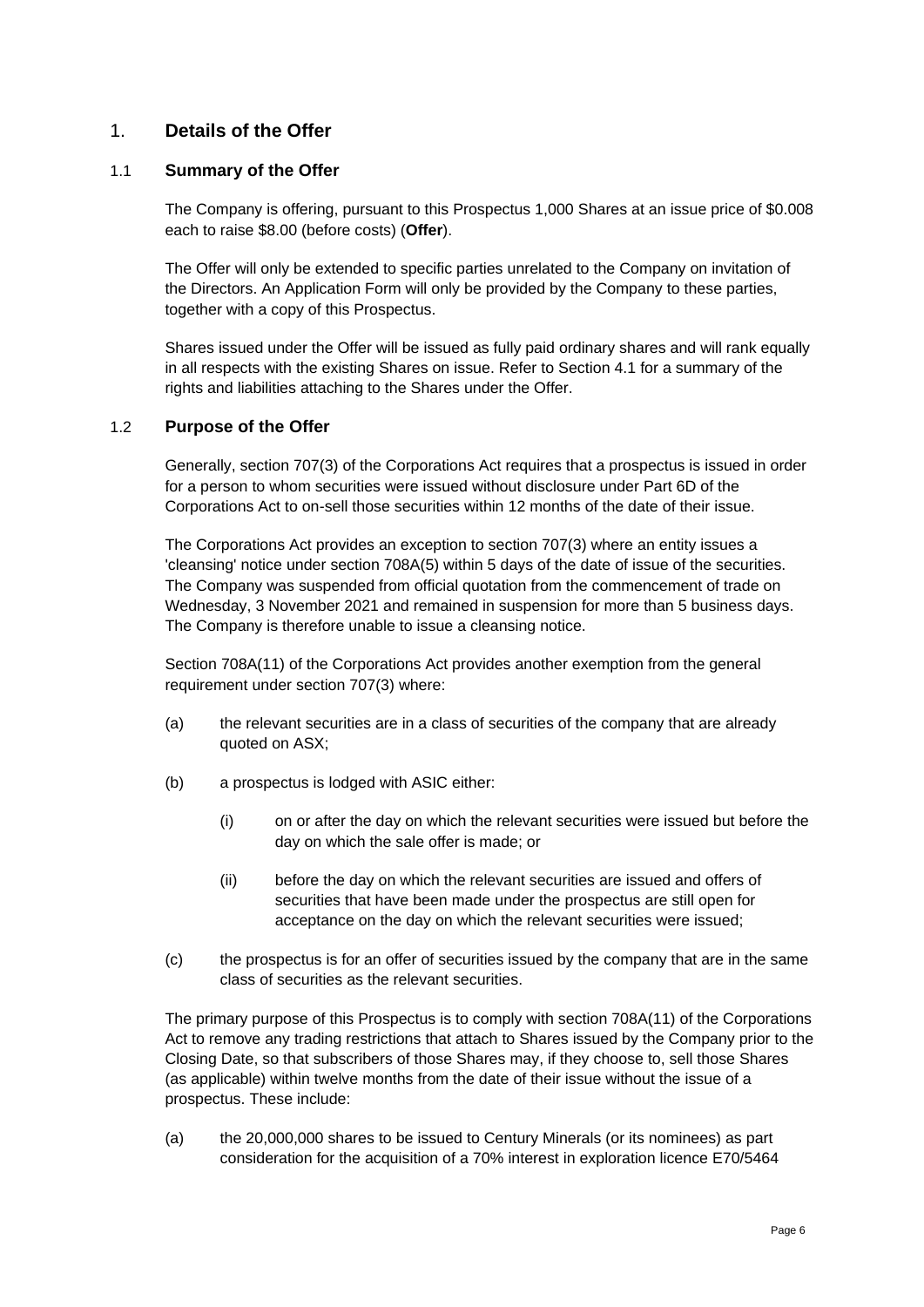(refer to ASX announcement of 28 January 2022 for further details) (**Century Minerals Shares**); and

(b) any other Shares the Company may issue between the date of this Prospectus and the Closing Date (including but not limited to any Shares issued upon the exercise of Options or conversion of Performance Rights).

Apart from the issue of Shares outlined in Sectio[n 1.1,](#page-5-1) no other securities will be issued under the Offer. Accordingly, this Prospectus is being lodged to comply with 'Case 2' of section 708A(11) of the Corporations Act and 'cleanse' the Century Minerals Shares, which will be issued without disclosure under Part 6D.2 of the Corporations Act.

The Shares issued under the Offer will be issued under the Company's existing placement capacity under Listing Rule 7.1. The Company will raise up to \$8.00 under the Offer (before costs). The total estimated expenses of the Offer are approximately \$7,456 and will be paid by the Company from its cash reserves.

# 1.3 **Closing Date**

The Closing Date for the Offer is 10 June 2022. The Company reserves the right, subject to the Corporations Act and the Listing Rules, to vary the Closing Date without prior notice. If the Closing Date is varied, subsequent dates may also be varied accordingly.

#### 1.4 **Minimum subscription**

There is no minimum subscription for the Offer.

### 1.5 **Application Forms**

The Offer is being extended to investors who are invited by the Company to subscribe for Shares and is not open to the general public. The Company may determine in its discretion whether to accept any or all of the Applications.

Applications must be made using the Application Form provided with a copy of this Prospectus. To the maximum extent permitted by law, the Directors will have discretion over which Applications to accept.

Completed Application Forms, together with Application Monies, must be received by the Company prior to the Closing Date. Application Forms should be delivered to the Company in accordance with the instructions on the Application Form. If you are in doubt as to the course of action, you should consult your professional advisor.

Acceptance of a completed Application Form by the Company creates a legally binding contract between the Applicant and the Company for the number of Shares accepted by the Company. The Application Form does not need to be signed to be a binding acceptance of the Shares under the Offer.

If the Application Form is not completed correctly it may still be treated as valid. The Directors' decision as to whether to treat the acceptance as valid and how to construe, amend or complete the Application Form is final.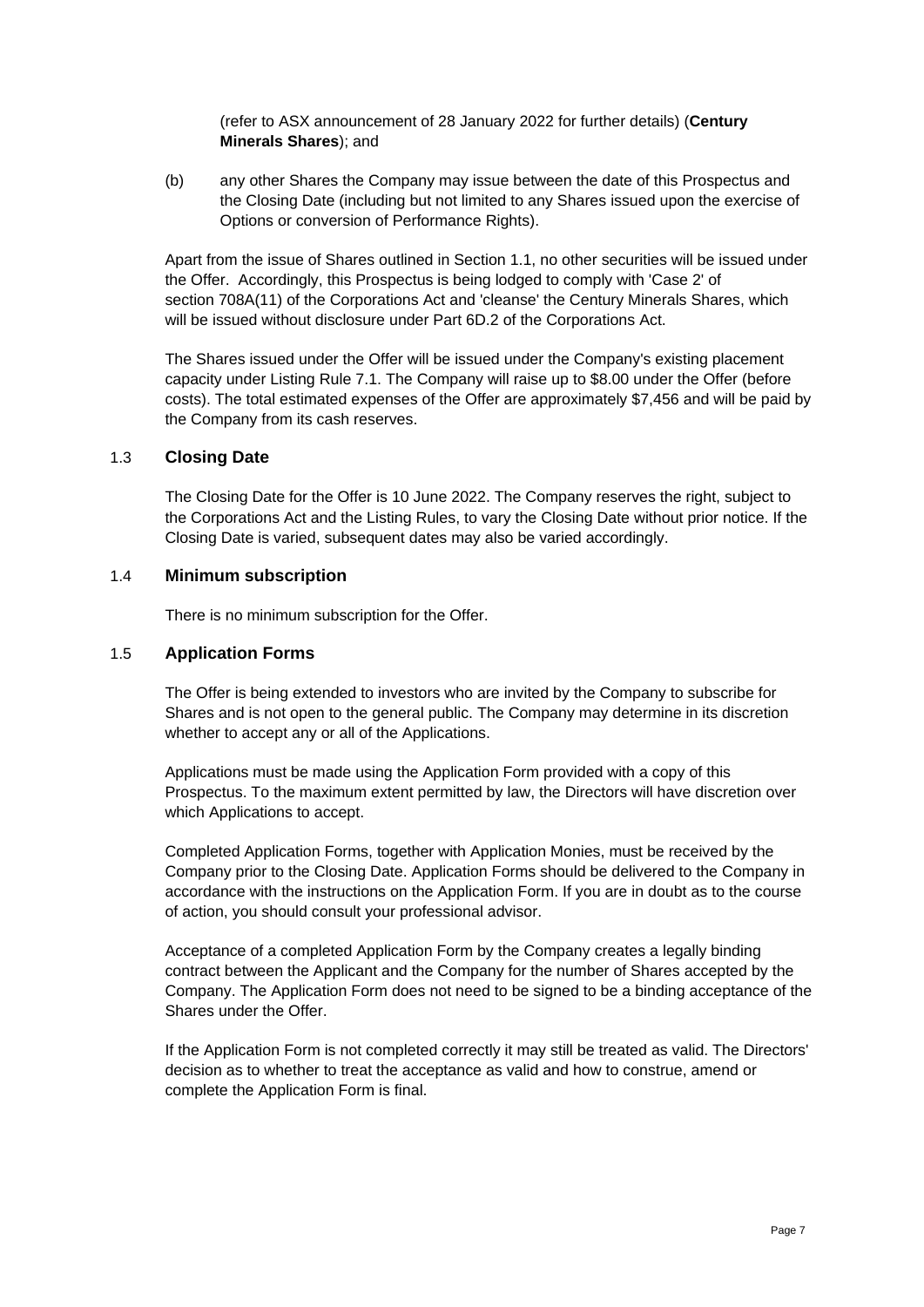# 1.6 **Issue and dispatch**

Subject to the Corporations Act and the Listing Rules, the Company intends to issue the Shares under the Offer as soon as practicable after the Closing Date. Shareholder statements will be dispatched as soon as possible after the issue of the Shares under the Offer.

# 1.7 **Application Monies held on trust**

All Application Monies received for the Shares under the Offer will be held on trust in a bank account maintained solely for the purpose of depositing Application Monies received pursuant to this Prospectus until the Shares are issued. All Application Monies will be returned (without interest) if the Shares are not issued.

# 1.8 **ASX quotation**

Application will be made to ASX no later than 7 days after the date of this Prospectus for official quotation of the Shares under the Offer. If permission is not granted by ASX for the Official Quotation of the Shares offered by this Prospectus within 3 months after the date of this Prospectus (or such period as the ASX allows), the Company will repay, as soon as practicable, without interest, all Application Monies received pursuant to this Prospectus.

# 1.9 **CHESS**

The Company participates in the Clearing House Electronic Sub-Register System, known as CHESS, operated by ASX Settlement Pty Limited (a wholly owned subsidiary of ASX), in accordance with the Listing Rules and ASX Settlement Operating Rules.

Under CHESS, Applicants will not receive a certificate but will receive a statement of their holding of Shares. If you are broker sponsored, ASX Settlement Pty Limited will send you a CHESS statement.

The CHESS statement will set out the number of Shares issued under this Prospectus, provide details of your holder identification number, the participant identification number of the sponsor and the terms and conditions applicable to the Shares.

If you are registered on the Issuer Sponsored sub-register, your statement will be dispatched by Link Market Services Limited and will contain the number of Shares issued to you under this Prospectus and your security holder reference number.

A CHESS statement or Issuer Sponsored statement will routinely be sent to Shareholders at the end of any calendar month during which the balance of their Shareholding changes. Shareholders may request a statement at any other time; however, a charge may be made for additional statements.

# 1.10 **Residents outside Australia**

This Prospectus and any accompanying Application Form do not, and are not intended to, constitute an offer of Shares in any place or jurisdiction in which, or to any person to whom, it would not be lawful to make such an offer or to issue this Prospectus. The distribution of this Prospectus in jurisdictions outside Australia may be restricted by law and persons who come into possession of this Prospectus should seek advice on and observe any such restrictions. Any failure to comply with such restrictions may constitute a violation of applicable securities laws.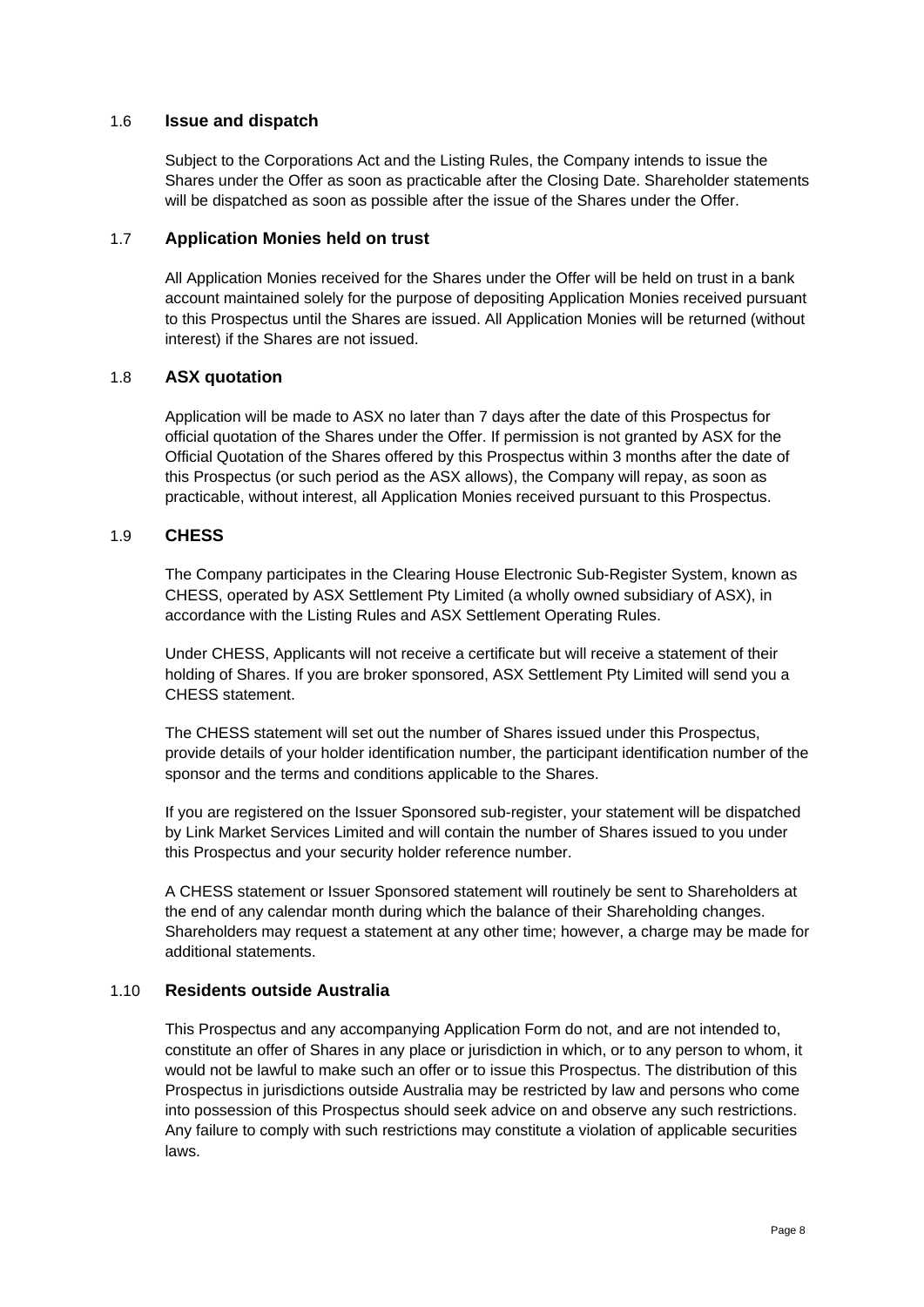# 1.11 **Risk factors**

An investment in Shares of the Company should be regarded as speculative. In addition to the general risks applicable to all investments in listed securities, there are specific risks associated with an investment in the Company which are detailed in Section [2.](#page-9-0)

# 1.12 **Taxation implications**

The Directors do not consider it appropriate to give Applicants advice regarding the taxation consequences of subscribing for Shares under this Prospectus. The Company, its advisers and its officers do not accept any responsibility or liability for any such taxation consequences to Shareholders or potential investors. As a result, Applicants should consult their professional tax adviser in connection with subscribing for Shares under this Prospectus.

# 1.13 **Major activities and financial information**

A summary of the major activities and financial information relating to the Company can be found in the Company's Interim Financial Report for the half year ended 31 December 2021 lodged with ASX on 16 March 2022 (**Half Yearly Report**) and annual financial report for the year ended 30 June 2021 lodged with ASX on 1 October 2021 (**Annual Report**). The Company has made continuous disclosure notices (i.e. ASX announcements) since the lodgement of its Half Yearly Report and Annual Report.

Copies of the Half Yearly Report and Annual Report are available free of charge from the Company. The Directors strongly recommend that Applicants review these documents and all other announcements prior to deciding whether or not to participate in the Offer.

# 1.14 **Privacy**

Applicants will be providing personal information to the Company (directly or by the Company's share registry) on the Application Forms. The Company collects, holds and will use that information to assess the Application, service Shareholders' needs, facilitate distribution payments and corporate communications to Shareholders and carry out administration.

The information may also be used from time to time and disclosed to persons inspecting the register, bidders for securities in the context of takeovers, regulatory bodies, including the Australian Taxation Office, authorised securities brokers, print service providers, mail houses and the Company's share registry.

Shareholders can access, correct and update the personal information the Company holds about them by contacting the Company or its share registry at the relevant contact numbers set out in this Prospectus. A fee may be charged for access. Collection, maintenance and disclosure of certain personal information is governed by legislation including the *Privacy Act 1988* (Cth) (as amended), the Corporations Act and certain rules such as the ASX Settlement Operating Rules.

Applicants should note that if they do not provide the information required on the Application Form, the Company may not be able to accept or process their Application.

# 1.15 **Enquiries concerning Prospectus**

Enquiries relating to this Prospectus should be directed to the Company Secretary by email to info@intraenergycorp.com.au.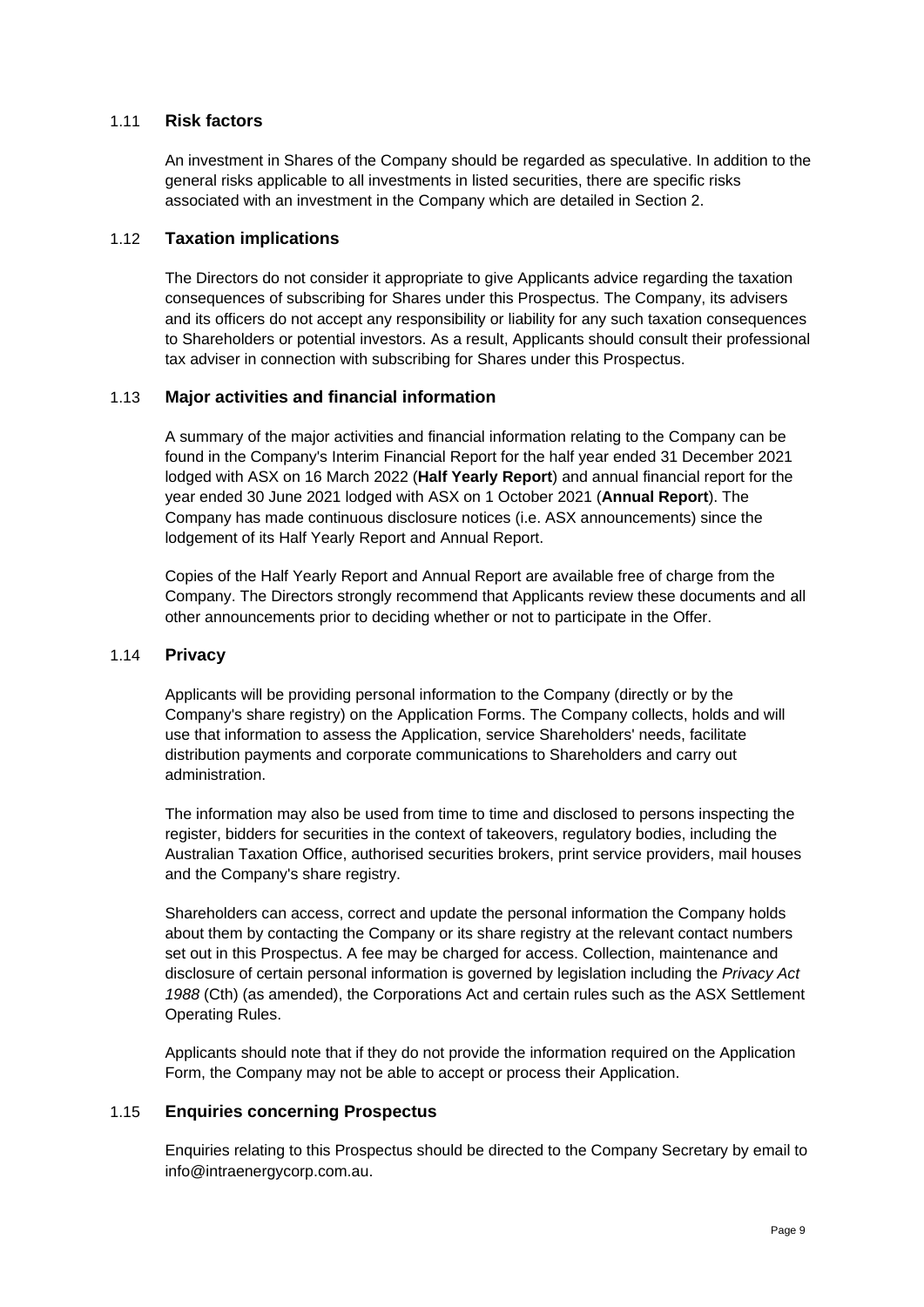# <span id="page-9-0"></span>2. **Risk factors**

The Shares offered under this Prospectus should be considered speculative because of the nature of the business activities of the Company and no assurances can be made that the Company's particular interests or projects will be successful. Potential investors should consider whether the Shares offered are a suitable investment having regard to their own personal investment objectives and financial circumstances and the risk factors set out below.

This list is not exhaustive and potential investors should read this Prospectus in its entirety and if in any doubt consult their professional adviser before deciding whether to participate in the Offer.

# 2.1 **Risks specific to an investment in the Company**

Applicants should be aware of the risks specific to an investment in the Company, which may include, but are not limited to those risks described below.

# (a) **Additional requirements for capital**

The Company's ability to raise further capital (equity or debt) within an acceptable time, of a sufficient amount and on terms acceptable to the Company will vary accordingly to a number of factors, including prospectivity of the Company's projects (existing and future), feasibility studies, development of its technology, stock market and industry conditions and the price of relevant commodities and exchange rates.

The Company may seek to raise further funds through equity or debt financing, joint ventures, production sharing arrangements or other means. Failure to obtain sufficient financing for the Company's activities and future projects may result in delay and indefinite postponement of exploration, development or production on the Company's properties or even loss of a property interest. There can be no assurance that additional finance will be available when needed or, if available, the terms of the financing might not be favourable to the Company and might involve substantial dilution to Shareholders.

# (b) **Acquisition and disposal of projects**

For the past two years the Company has been evaluating opportunities in exploration projects in Australia to supplement its Minas Do Lurio Gold Project. The Company may acquire new projects or divest existing projects in the future. There can be no guarantee that any new project acquisition will eventuate from these pursuits, or that any acquisitions will result in a return for Shareholders.

The Directors will use their expertise and experience in the energy and resources sector to assess the value of potential projects that have characteristics that are likely to provide returns to Shareholders, however, Shareholders should be aware that future acquisitions and the cost of funding exploration on future projects will likely contribute directly or indirectly to the issue of further Shares, which in turn will further dilute Shareholders' interest in the Company and deplete the Company's cash.

# <span id="page-9-1"></span>(c) **Termination of Proposed Disposal**

As announced by the Company on 25 November 2021, the Company has entered into a binding agreement with Mirambo Mining Limited for the sale of its 70% interest in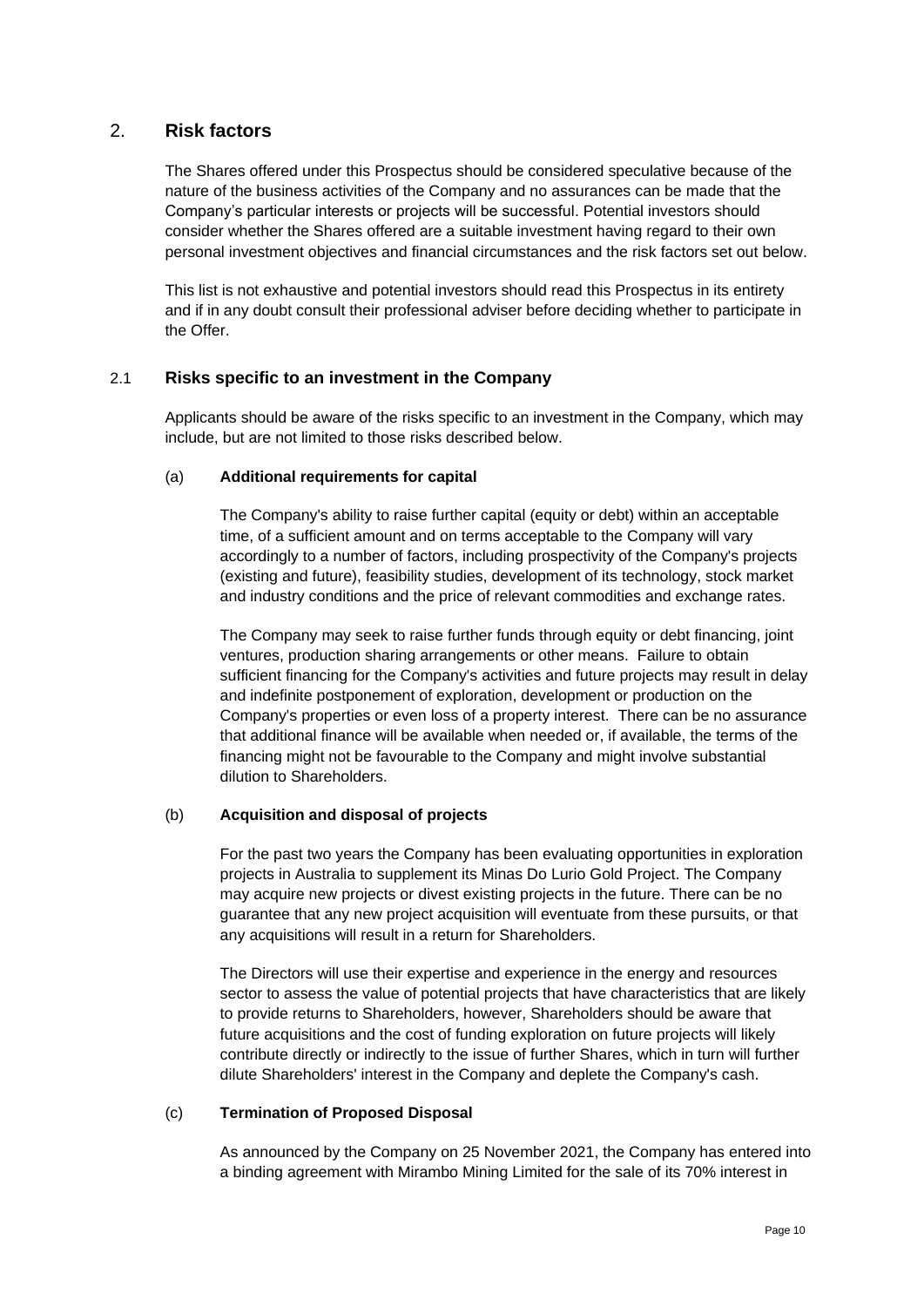Tancoal (**Proposed Disposal**). As detailed in the announcement, the Proposed Disposal is subject to a number of conditions precedent including receiving approval from the Fair Competition Commission of Tanzania. There is therefore a risk that some or all of these conditions precedent are not satisfied and completion under the agreement does not occur which may have a material impact on the value of the Company's securities.

# (d) **Re-compliance risk**

The Company sought confirmation from ASX as to whether it is required to seek Shareholder approval under Listing Rules 11.1.2, 11.1.3 and / or 11.2 in order to complete the Proposed Disposal. Entities that are required to seek shareholder approval under Listing Rule 11.1.3 are required to complete a re-compliance prospectus and re-comply with Chapters 1 and 2 of the ASX Listing Rules as if the entity were applying to the ASX Official List for the first time (**Re-comply**). While ASX has confirmed that Listing Rule 11.1.3 does not apply to the Proposed Disposal, ASX considers the Proposed Disposal to be a disposal of the Company's main undertaking and will assess any future acquisitions for the purposes of Listing Rule 11.1.3. This increases the likelihood that the Company's future acquisition may be subject to recompliance. In the event the Company were to be required to Re-comply, it is likely that its Shares would be suspended for an extended period of time and there would be no assurances that the Company would successfully be able to Re-comply and continue to have its Shares quoted on the ASX.

# <span id="page-10-0"></span>(e) **Exploration risk**

Intrafrican Resources Limited (**Intrafrican**), a wholly-owned subsidiary of the Company, registered in Mauritius, has invested in a gold concession in Mozambique. Intrafrican currently owns 15% of Intra Minerals Limited (**IML**), a company which owns 95% of the Minas Do Lurio Gold Project in Mozambique (**Minas Do Lurio Gold Project**). The exploration project currently comprises one prospecting licence (8416L).

The Company has also been granted an exploration licence at the Talowla Project, near the town of Louth in north-western New South Wales (**Talowla Project**).

Both the Minas Do Lurio Gold Project and Talowla Project are at the early stages of exploration, and potential investors should understand that mineral exploration and development are high-risk undertakings.

There can be no assurance that exploration of the Minas Do Lurio Gold Project and Talowla Project, or any other tenements that may be acquired in the future, will result in the discovery of an economic ore deposit. Even if an apparently viable deposit is identified, there is no guarantee that it can be economically exploited.

# (f) **Development risk**

If the Company does locate commercially viable reserves at the Minas Do Lurio Gold Project, Talowla Project, or any other tenements that may be acquired in the future, then the development of mining operations at the Company's projects will be subject to a number of risks, including:

(i) geological and weather conditions causing delays and interference to operations;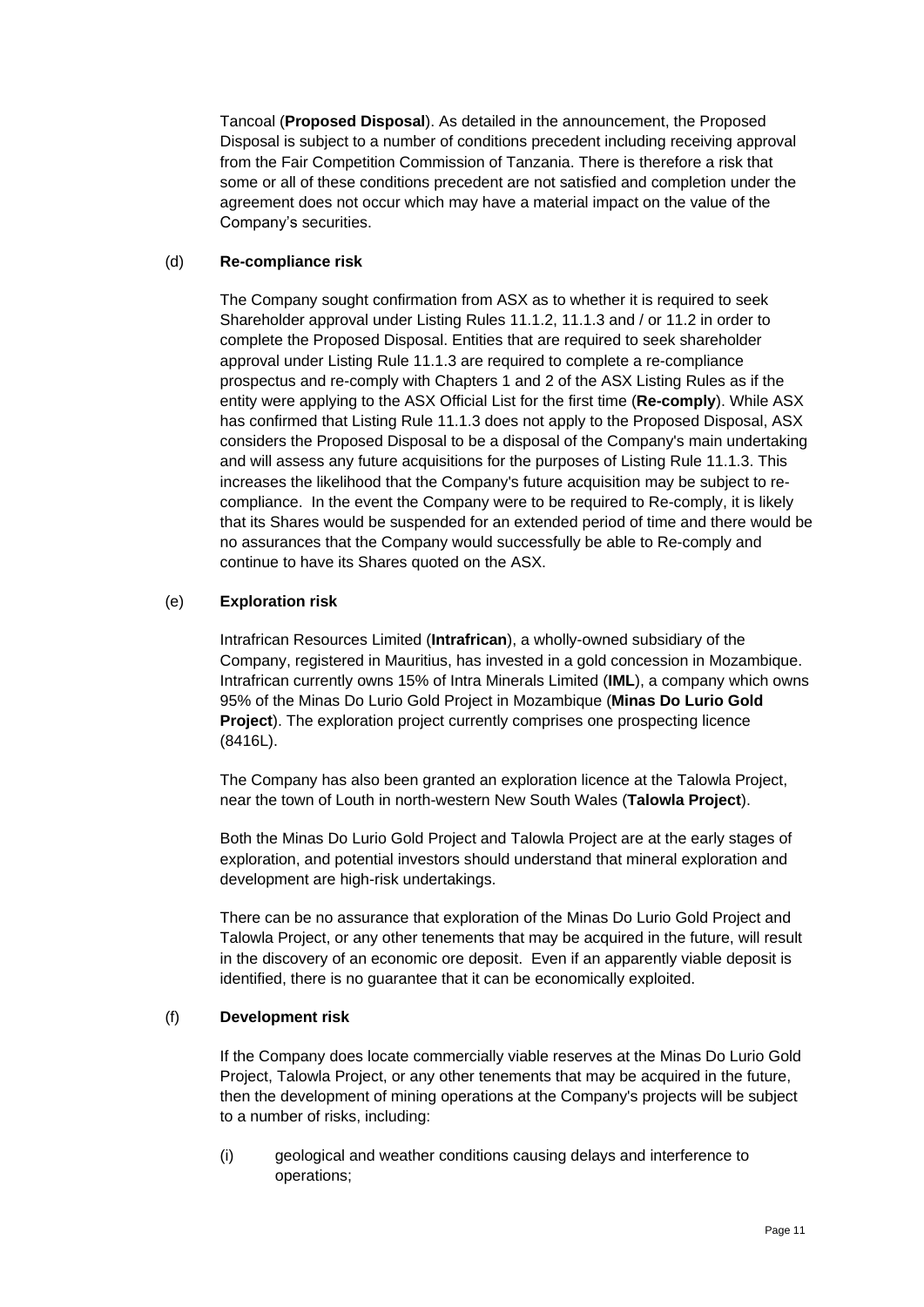- (ii) obtaining all necessary and requisite approvals from relevant authorities and third parties;
- (iii) technical and operational difficulties associated with mining of minerals and production activities;
- (iv) access to necessary funding;
- (v) mechanical failure of plant and equipment;
- (vi) shortage or increases in price of consumables, and plant and equipment;
- (vii) environmental hazards, fires, explosions and other accidents;
- (viii) transportation facilities;
- (ix) costs overruns; and
- (x) the costs of extraction being higher than expected.

#### (g) **Resource estimates**

Resource estimates are an expression of judgement based on knowledge, experience and industry practice. Estimates which were valid when originally calculated may alter significantly when new information or techniques become available. In addition, by their very nature, resource estimates are imprecise and depend to some extent on interpretations, which may prove to be inaccurate. As further information becomes available through additional fieldwork and analysis, the estimates are likely to change. This may result in alterations to development and mining plans which may, in turn, adversely affect the Company's operations.

#### (h) **Sovereign risk**

Some of the Company's projects are located outside of Australia and are subject to the risks associated in operating in a foreign country. These risks may include economic, social or political instability or change, hyperinflation, currency nonconvertibility or instability and changes of law affecting foreign ownership, government participation, taxation, working conditions, rates of exchange, exchange control, exploration licensing, export duties, repatriation of income or return of capital, environmental protection, labour relations as well as government control over natural resources or government regulations that require the employment of local staff or contractors or require other benefits to be provided to local residents.

Any future material adverse changes in government policies or legislation in foreign jurisdictions in which the Company has projects that affect foreign ownership, exploration, development or activities of companies involved in exploration and production, may affect the viability and profitability of the Company.

In March 2021, there was a terrorist attack in Palma in Mozambique's Cabo Delgado province, which led to the killing of local inhabitants and foreigners involved in a major liquefied natural gas project. While the terrorist attacks were approximately 500 kilometres away (calculated via recognised roads rather than as the crow flies) from the Minas Do Lurio Gold Project, the Company and its partners will continue to monitor the risk of terrorist activities in Mozambique. It is possible that further attacks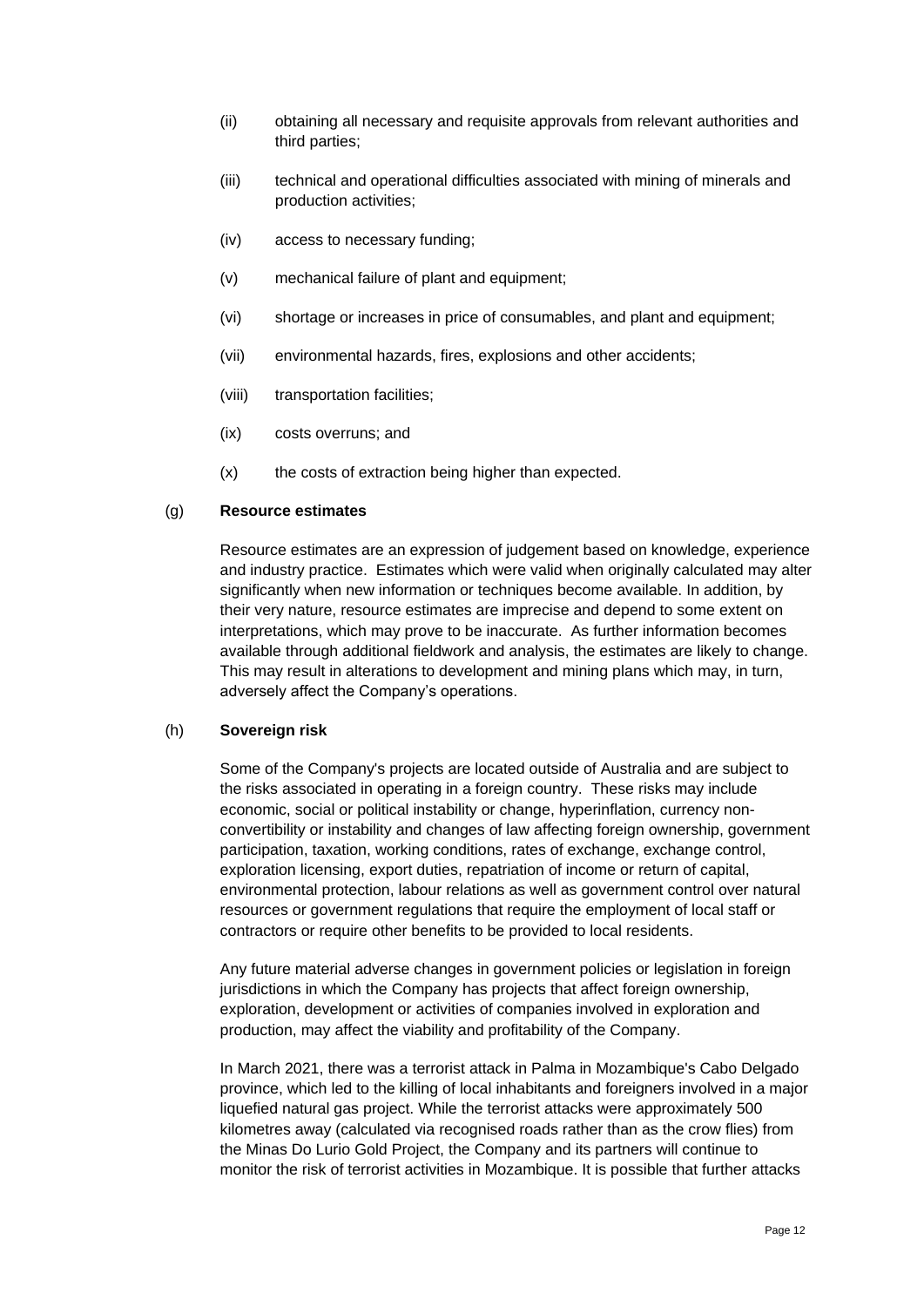could occur in Mozambique, both in Cabo Delgado and in other provinces. Future terrorist attacks in the country could present a danger to the lives and wellbeing of the persons assisting with the Minas Do Lurio Gold Project (both in-country staff of the Company's partners and contractors) and could adversely affect the viability and profitability of the Company.

### (i) **Environmental risk**

The operations and proposed activities of the Company are subject to laws and regulations concerning the environment. As with most exploration projects and mining operations, the Company's activities are expected to have an impact on the environment. It is the Company's intention to conduct its activities to the highest standard of environmental obligation, including compliance with all environmental laws.

### (j) **Commodity and currency price risk**

Commodity prices fluctuate and are affected by many factors beyond the control of the Company. Such factors include supply and demand fluctuations for gold, technological advancements, forward selling activities and other macro-economic factors.

Furthermore, international prices of various commodities are denominated in United States dollars, whereas the income and expenditure of the Company are and will be taken into account in Australian currency, exposing the Company to the fluctuations and volatility of the rate of exchange between the United States dollar and the Australian dollar as determined in international markets.

# (k) **Regulatory risks**

The Company's exploration and development activities are subject to extensive laws and regulations relating to numerous matters including resource licence consent, conditions including environmental compliance and rehabilitation, taxation, employee relations, health and worker safety, waste disposal, protection of the environment, native title and heritage matters, protection of endangered and protected species and other matters. The Company requires permits from regulatory authorities to authorise the Company's operations. These permits relate to exploration, development, production and rehabilitation activities.

Obtaining necessary permits can be a time consuming process and there is a risk that the Company will not obtain these permits on acceptable terms, in a timely manner or at all. The costs and delays associated with obtaining necessary permits and complying with these permits and applicable laws and regulations could materially delay or restrict the Company from proceeding with the development of a project or the operation or development of a mine. Any failure to comply with applicable laws and regulations or permits, even if inadvertent, could result in material fines, penalties or other liabilities. In extreme cases, failure could result in suspension of the Company's activities or forfeiture of one or more of the Company's tenements.

# 2.2 **General risks**

#### (a) **Economic**

General economic conditions, introduction of tax reform, new legislation, movements in interest and inflation rates and currency exchange rates may have an adverse effect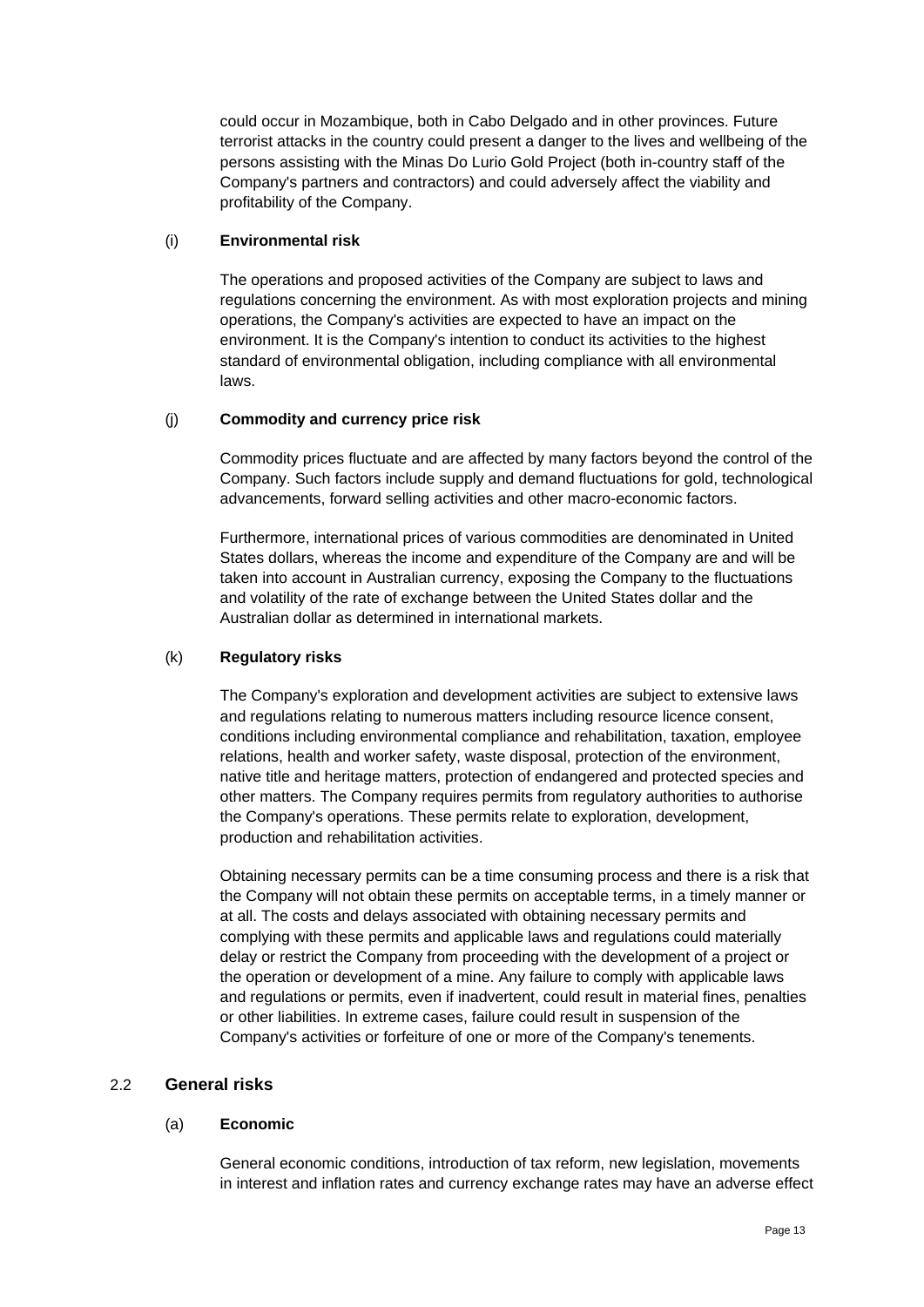on the Company's exploration, development and production activities, as well as on its ability to fund those activities.

#### (b) **Share market conditions**

Share market conditions may affect the value of the Company's quoted securities regardless of the Company's operating performance. Share market conditions are affected by many factors such as:

- (i) general economic outlook;
- (ii) introduction of tax reform or other new legislation;
- (iii) interest rates and inflation rates;
- (iv) changes in investor sentiment toward particular market sectors;
- (v) the demand for, and supply of, capital; and
- (vi) terrorism or other hostilities.

The market price of securities can fall as well as rise and may be subject to varied and unpredictable influences on the market for equities in general and resource exploration stocks in particular. Neither the Company nor the Directors warrant the future performance of the Company or any return on an investment in the Company.

#### (c) **Taxation**

The acquisition and disposal of Securities will have tax consequences, which will differ depending on the individual financial affairs of each investor. All potential investors in the Company are urged to obtain independent financial advice about the consequences of acquiring Securities from a taxation viewpoint and generally.

To the maximum extent permitted by law, the Company, its officers and each of their respective advisors accept no liability and responsibility with respect to the taxation consequences of subscribing for Securities under this Prospectus.

#### (d) **Litigation risks**

The Company is exposed to possible litigation risks including intellectual property claims, contractual disputes, occupational health and safety claims and employee claims. Further, the Company may be involved in disputes with other parties in the future which may result in litigation. Any such claim or dispute if proven, may impact adversely on the Company's operations, financial performance and financial position. The Company is not currently engaged in any material litigation.

#### (e) **Reliance on key personnel**

The responsibility of overseeing the day-to-day operations and the strategic management of the Company depends substantially on its senior management and its key personnel. There can be no assurance that there will be no detrimental impact on the Company if one or more of these employees cease their employment.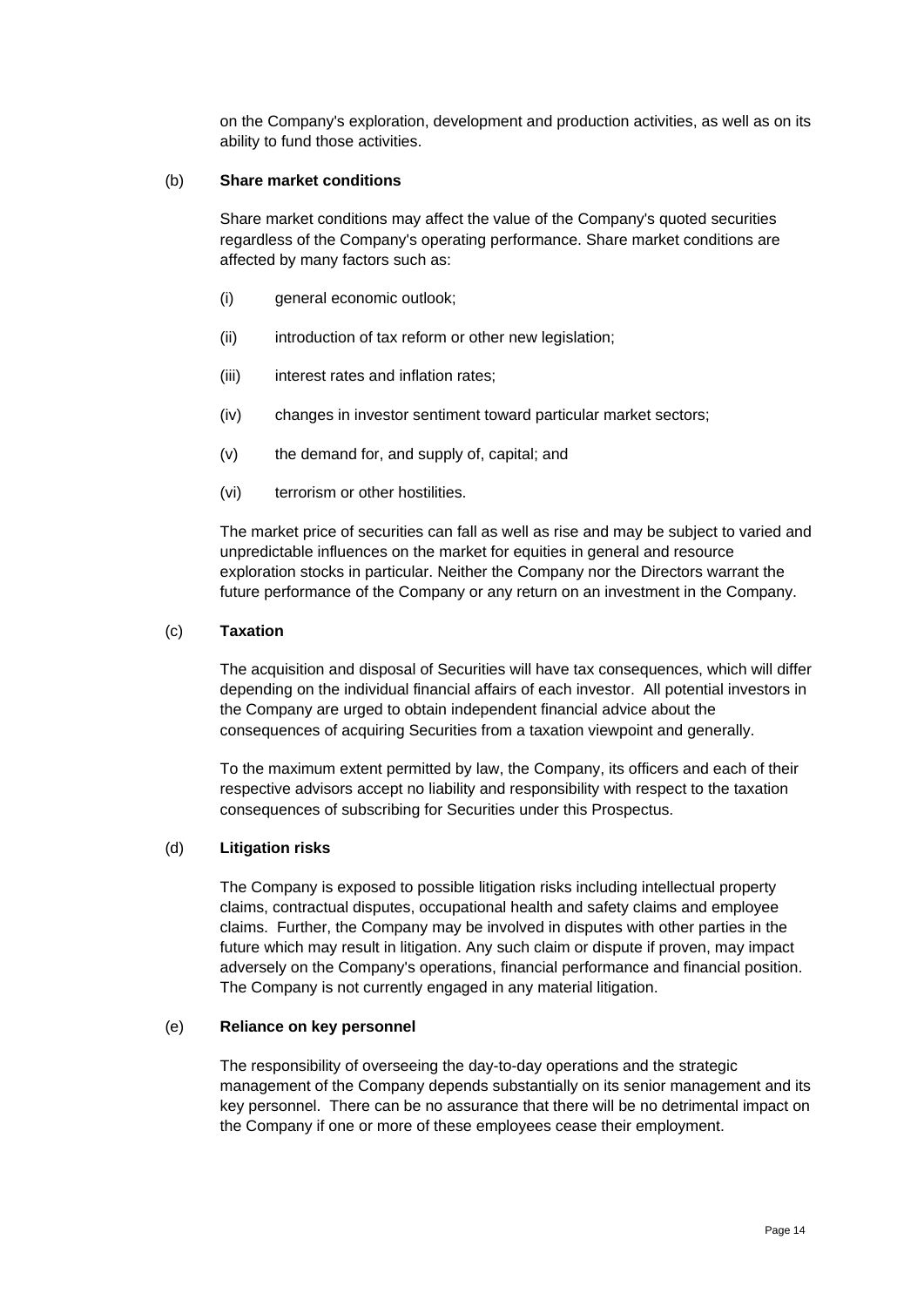### (f) **Insurance**

Insurance against all risks associated with the Company's business is not always available or affordable. The Company maintains insurance where it is considered appropriate for its needs however it will not be insured against all risks either because appropriate cover is not available or because the Directors consider the required premiums to be excessive having regard to the benefits that would accrue.

# (g) **Climate change risks**

Climate change is a risk the Company has considered, particularly related to its operations in the mining industry. The climate change risks particularly attributable to the Company include:

- (i) the emergence of new or expanded regulations associated with the transitioning to a lower-carbon economy and market changes related to climate change mitigation. The Company may be impacted by changes to local or international compliance regulations related to climate change mitigation efforts, or by specific taxation or penalties for carbon emissions or environmental damage. These examples sit amongst an array of possible restraints on industry that may further impact the Company and its profitability. While the Company will endeavour to manage these risks and limit any consequential impacts, there can be no guarantee that the Company will not be impacted by these occurrences; and
- (ii) climate change may cause certain physical and environmental risks that cannot be predicted by the Company, including events such as increased severity of weather patterns and incidence of extreme weather events and longer-term physical risks such as shifting climate patterns. All these risks associated with climate change may significantly change the industry in which the Company operates.

# <span id="page-14-0"></span>(h) **Coronavirus disease**

The outbreak of coronavirus disease (**COVID-19**) is having a material effect on global economic markets. The global economic outlook is facing uncertainty due to the pandemic, which has had and may continue to have a significant impact on capital markets and share prices. The Company's Share price may be adversely affected by the economic uncertainty caused by COVID-19.

Measures to limit the transmission of the virus implemented by governments around the world (such as travel bans and quarantining) may adversely impact the Company's operations and future exploration and development plans. Similarly, travel bans and quarantining adversely affects the Company's ability to conduct regular face to face meetings with key people as and when required.

# 2.3 **Investment Speculative**

The above list of risk factors ought not to be taken as exhaustive of the risks faced by the Company or by prospective investors in the Company. The above factors, and others not specifically referred to above, may in the future materially affect the financial performance of the Company and the value of the Shares offered under this Prospectus. Therefore, the Shares carry no guarantee with respect to the payment of dividends, returns of capital or the market value of those Shares.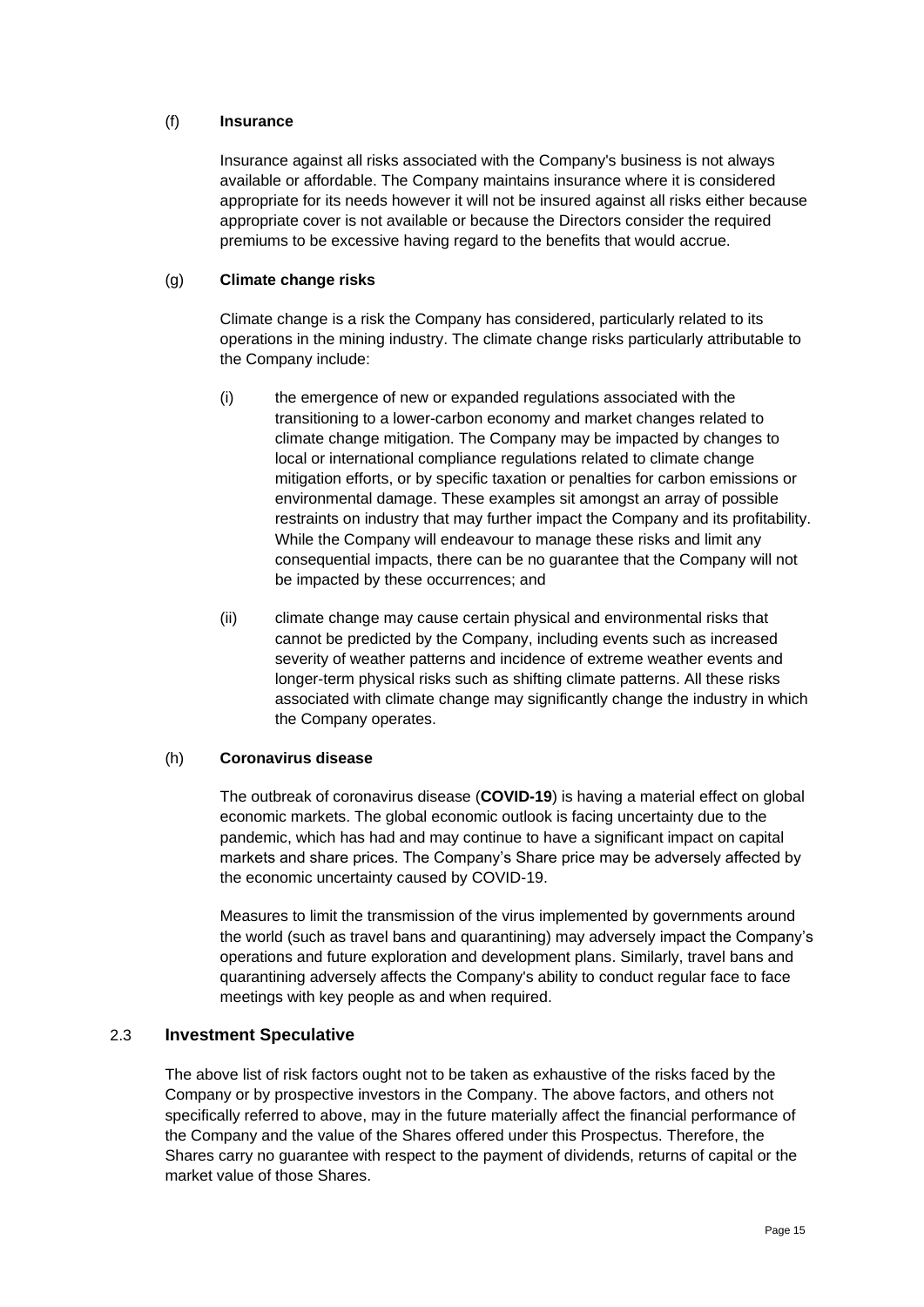Potential investors should consider that an investment in the Company is speculative and should consult their professional advisers before deciding whether to apply for the Shares.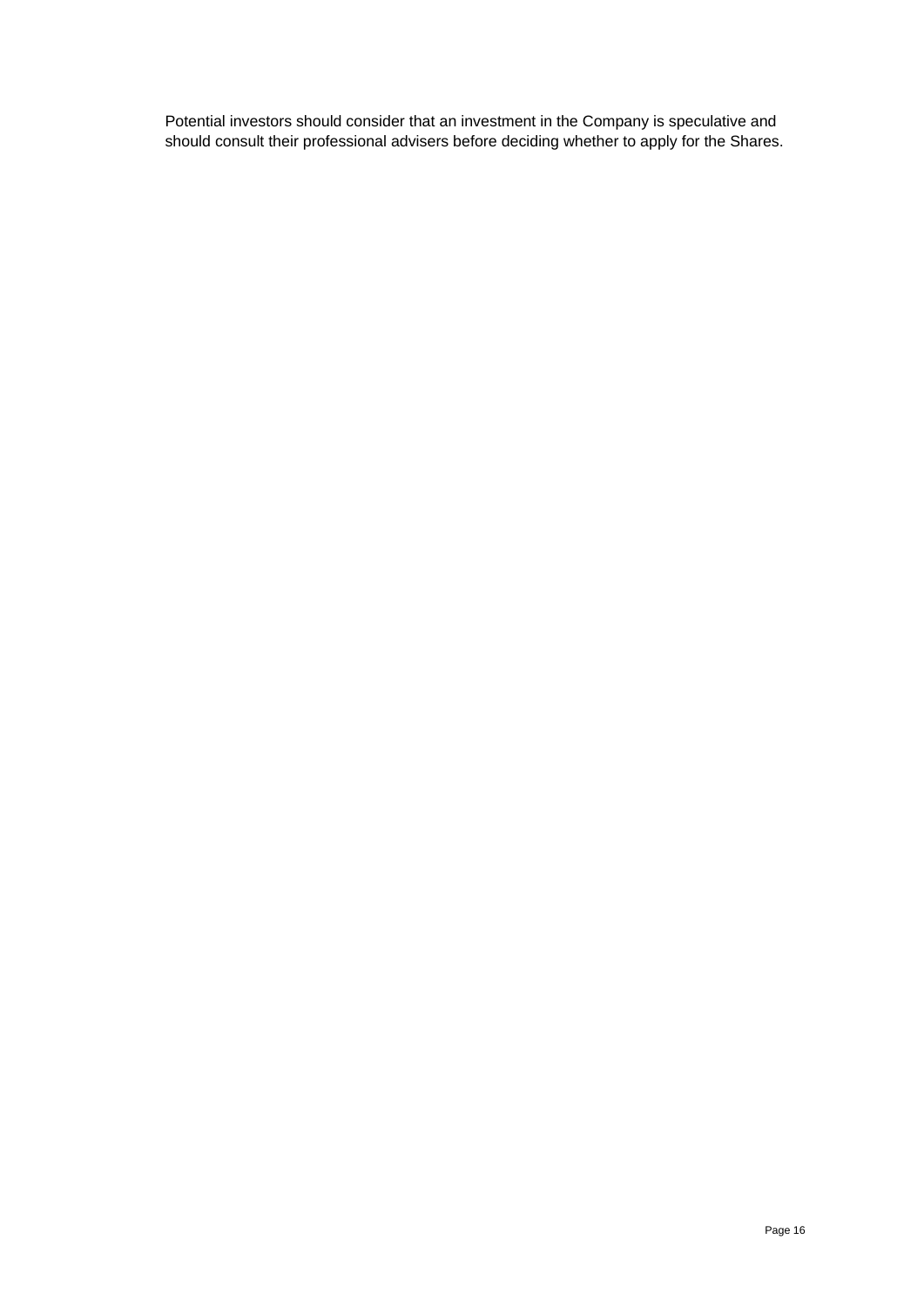# <span id="page-16-0"></span>3. **Effect of the Offer**

# 3.1 **Capital structure on completion of the Offer**

|                                         | <b>Shares</b> |
|-----------------------------------------|---------------|
| Balance at the date of this Prospectus  | 585,780,585   |
| <b>Issue of Century Minerals Shares</b> | 20,000,000    |
| To be issued under the Offer            | 1,000         |
| <b>Balance after the Offer</b>          | 605,781,585   |

# 3.2 **Financial effect of the Offer**

After paying the expenses of the Offer of approximately \$7,456 there will be no proceeds from the Offer. The expenses of the Offer (exceeding any amounts raised under the Offer, which is a maximum of \$8.00) will be met from the Company's existing cash reserves. The Offer is expected to have a nominal effect on the Company's financial position of reducing the cash balance by \$7,448, being receipt of funds of \$8.00, less expenses of the Offer of \$7,456.

As the issue of the 1,000 Shares under this Prospectus will not have a material impact on the Company's financial position, a pro-forma statement of financial position of the Company showing the financial effect of the Offer has not been included in this Prospectus.

Please refer to Section [4.14](#page-24-0) for further details on the estimated expenses of the Offer.

# 3.3 **Effect of the Offer on control of the Company**

The Company is of the view that the Offer will not affect the control (as defined by section 50AA of the Corporations Act) of the Company. No new investor or existing Shareholder will have a voting power greater than 20% as a result of the completion of the Offer, (see Section [4.8\)](#page-22-0).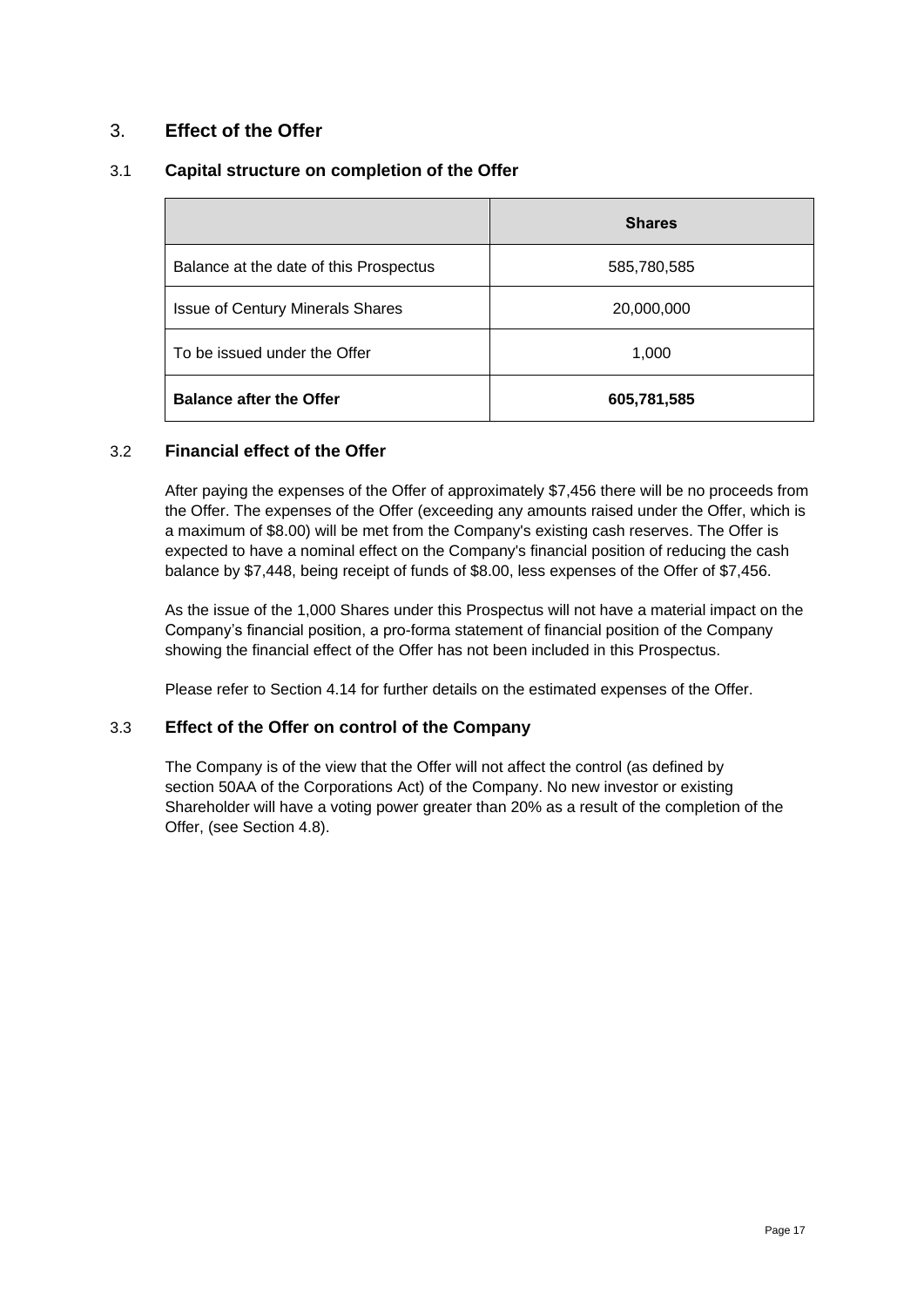# <span id="page-17-0"></span>4. **Additional information**

# <span id="page-17-1"></span>4.1 **Rights and liabilities attaching to Shares**

A summary of the rights attaching to Shares in the Company is below. This summary is qualified by the full terms of the Constitution (a full copy of the Constitution is available from the Company on request free of charge) and does not purport to be exhaustive or to constitute a definitive statement of the rights and liabilities of Shareholders. These rights and liabilities can involve complex questions of law arising from an interaction of the Constitution with statutory and common law requirements. For a Shareholder to obtain a definitive assessment of the rights and liabilities which attach to Shares in any specific circumstances, the Shareholder should seek legal advice.

# (a) **General Meetings**

Shareholders are entitled to be present in person, or by proxy, attorney or representative to attend and vote at general meetings of the Company. Shareholders may requisition meetings in accordance with section 249D of the Corporations Act and the Constitution.

### (b) **Voting Rights**

Subject to any rights or restrictions for the time being attached to any class or classes of Shares, at general meetings of Shareholders or classes of Shareholders:

- (i) each Shareholder entitled to vote may vote in person or by proxy, attorney or representative;
- (ii) on a show of hands, every person present who is a Shareholder or a proxy, attorney or representative of a Shareholder has one vote; and
- (iii) on a poll, every person present who is a Shareholder or a proxy, attorney or representative of a Shareholder will, in respect of each fully paid Share held by him, or in respect of which he is appointed a proxy, attorney or representative, have one vote for the Share, but in respect of partly paid Shares will have such number of votes as bears the same proportion to the total of such Shares registered in the Shareholder's name as the amount paid (not credited) bears to the total amounts paid and payable (excluding amounts credited).

# (c) **Dividend Rights**

Subject to the rights of any preference Shareholders and to the rights of the holders of any shares created or raised under any special arrangement as to dividend, the Directors may from time to time declare a dividend to be paid to the Shareholders entitled to the dividend which will be payable on all Shares according to the proportion that the amount paid (not credited) is of the total amounts paid and payable (excluding amounts credited) in respect of such Shares.

The Directors may from time to time pay to the Shareholders any interim dividends as they may determine. No dividend will carry interest as against the Company.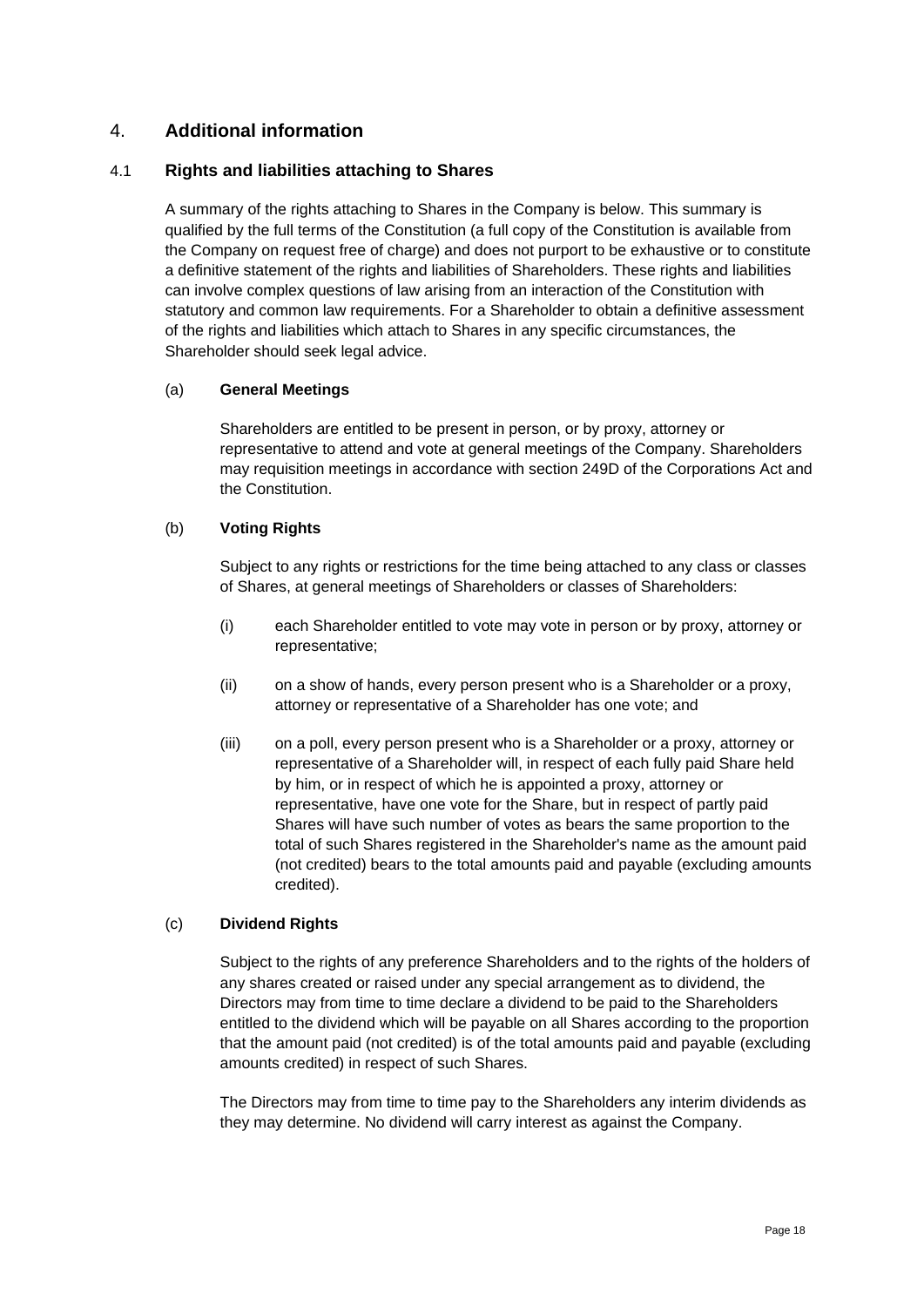Subject to the Listing Rules and the Corporations Act, the Company may, by resolution of the Directors, implement a dividend reinvestment plan on such terms and conditions as the Directors think fit.

# (d) **Winding-up**

If the Company is wound up, the liquidator may, with the authority of a special resolution of the Company, divide among the shareholders in kind the whole or any part of the property of the Company, and may for that purpose set such value as he considers fair upon any property to be so divided, and may determine how the division is to be carried out as between the Shareholders or different classes of Shareholders.

# (e) **Shareholder Liability**

As the Shares under the Prospectus are fully paid shares, they are not subject to any calls for money by the Directors and will therefore not become liable for forfeiture.

# (f) **Transfer of Shares**

Generally, Shares are freely transferable, subject to formal requirements, the registration of the transfer not resulting in a contravention of or failure to observe the provisions of a law of Australia and the transfer not being in breach of the Corporations Act or the ASX Listing Rules.

# (g) **Variation of Rights**

Pursuant to section 246B of the Corporations Act, the Company may, with the sanction of a special resolution passed at a meeting of Shareholders vary or abrogate the rights attaching to Shares.

If at any time the share capital is divided into different classes of Shares, the rights attached to any class (unless otherwise provided by the terms of issue of the shares of that class), whether or not the Company is being wound up, may be varied or abrogated with the consent in writing of the holders of three-quarters of the issued shares of that class, or if authorised by a special resolution passed at a separate meeting of the holders of the shares of that class.

# (h) **Alteration of Constitution**

The Constitution can only be amended by a special resolution passed by at least three quarters of Shareholders present and voting at the general meeting. In addition, at least 28 days written notice specifying the intention to propose the resolution as a special resolution must be given.

# 4.2 **Company is a disclosing entity**

The Company is a disclosing entity under the Corporations Act. It is subject to regular reporting and disclosure obligations under both the Corporations Act and the Listing Rules. These obligations require the Company to notify ASX of information about specific events and matters as they arise for the purpose of ASX making the information available to the stock market conducted by ASX. In particular, the Company has an obligation under the Listing Rules (subject to certain limited exceptions), to notify ASX once it is, or becomes aware of information concerning the Company which a reasonable person would expect to have a material effect on the price or value of the Shares.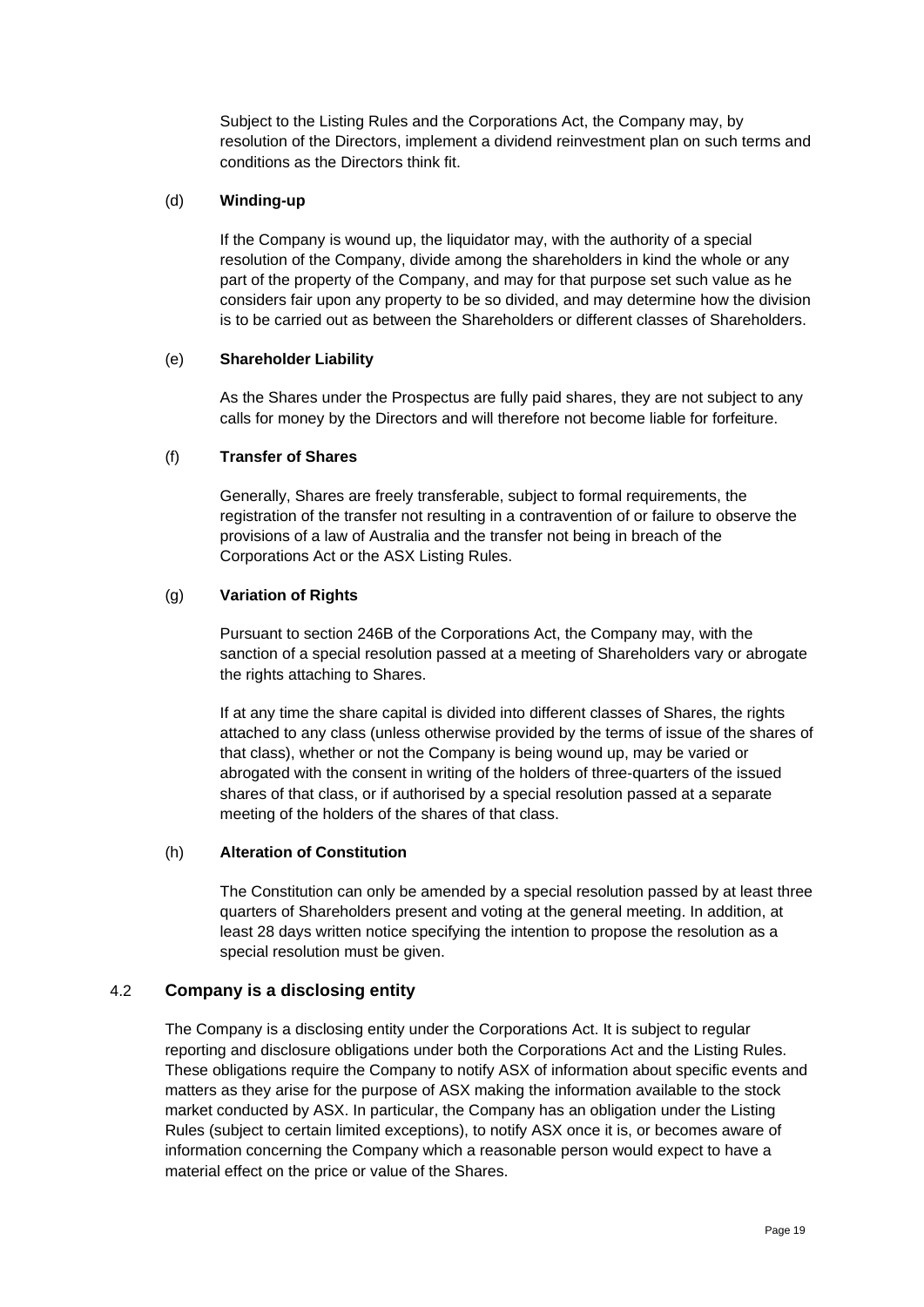The Company is also required to prepare and lodge with the ASIC yearly and half-yearly financial statements, accompanied by a Directors' statement and report and an audit review or report. Copies of documents lodged with the ASIC in relation to the Company may be obtained from, or inspected at, an ASIC office (see Section [4.3](#page-19-0) below).

# <span id="page-19-0"></span>4.3 **Copies of documents**

Copies of documents lodged by the Company in connection with its reporting and disclosure obligations may be obtained from, or inspected at, an office of the ASIC. The Company will provide free of charge to any person who requests it during the period of the Offer, a copy of:

- (a) the Half Yearly Report for the period ending 31 December 2021 as lodged with ASX on 16 March 2022;
- (b) the Annual Report for the period ending 30 June 2021 as lodged with ASX on 1 October 2021; and
- (c) the continuous disclosure notices given by the Company to notify ASX of information relating to the Company since the Company lodged its Annual Report and before the date of issue of this Prospectus which are as follows:

| <b>Date</b> | <b>Subject of Announcement</b>                     |
|-------------|----------------------------------------------------|
| 29/04/2022  | <b>Quarterly Cashflow Report</b>                   |
| 29/04/2022  | <b>Quarterly Activities Report</b>                 |
| 16/03/2022  | Half Yearly Report and Accounts                    |
| 11/03/2022  | Application for quotation of securities - IEC      |
| 9/03/2022   | Change of Director's Interest Notice - G Robertson |
| 9/03/2022   | Change of Director's Interest Notice - B Dunn      |
| 8/03/2022   | Proposed issue of securities - IEC                 |
| 8/03/2022   | <b>Cleansing Prospectus</b>                        |
| 04/03/2022  | Correction of defective cleansing notice           |
| 04/03/2022  | <b>Trading Halt</b>                                |
| 03/03/2022  | <b>Cleansing Notice</b>                            |
| 03/03/2022  | Application for quotation of securities - IEC      |
| 22/02/2022  | <b>Results of Meeting</b>                          |
| 22/02/2022  | Correction to Quarterly Activities Report          |
| 31/01/2022  | <b>Quarterly Activities Report</b>                 |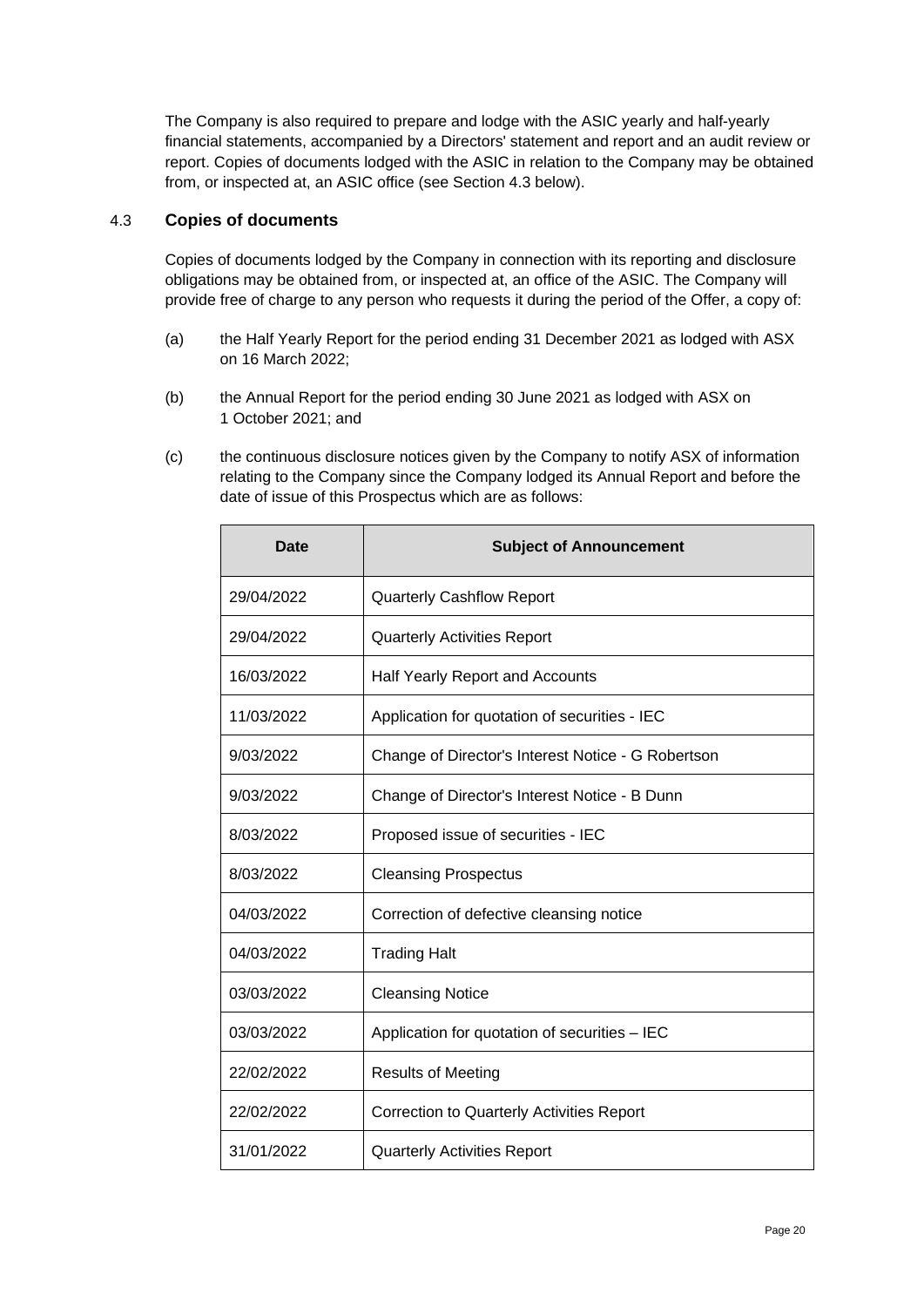| Date       | <b>Subject of Announcement</b>                                |
|------------|---------------------------------------------------------------|
| 31/01/2022 | Appendix 5B Cash Flow Report                                  |
| 28/01/2022 | Proposed Issue of securities - IEC                            |
| 28/01/2022 | IEC Acquires Strategic Interest in Western Australia          |
| 25/01/2022 | Notice of Extraordinary General Meeting/Proxy Form            |
| 11/01/2022 | Managing Director's Executive Services Agreement              |
| 08/12/2021 | Application for quotation of securities - IEC                 |
| 07/12/2021 | <b>Cleansing Prospectus</b>                                   |
| 03/12/2021 | Correction of defective cleansing notice                      |
| 03/12/2021 | <b>Cleansing Notice</b>                                       |
| 03/12/2021 | Application for quotation of securities - IEC                 |
| 25/11/2021 | Update - Proposed issue of securities - IEC                   |
| 25/11/2021 | Proposed issue of securities - IEC                            |
| 25/11/2021 | Agreement to Sell Tanzania Coal Interests for US\$2.0 million |
| 25/11/2021 | <b>Reinstatement to Official Quotation</b>                    |
| 24/11/2021 | <b>Voluntary Suspension Extension</b>                         |
| 23/11/2021 | <b>Voluntary Suspension Extension</b>                         |
| 18/11/2021 | <b>Results of Meeting</b>                                     |
| 16/11/2021 | <b>Voluntary Suspension Extension</b>                         |
| 15/11/2021 | Jobkeeper Payments Notice                                     |
| 10/11/2021 | <b>Voluntary Suspension Extension</b>                         |
| 8/11/2021  | <b>Voluntary Suspension Extension</b>                         |
| 3/11/2021  | Suspension from Official Quotation                            |
| 1/11/2021  | <b>Trading Halt</b>                                           |
| 1/11/2021  | Pause in Trading                                              |
| 29/10/2021 | <b>Quarterly Cashflow Report</b>                              |
| 29/10/2021 | <b>Quarterly Activities Report</b>                            |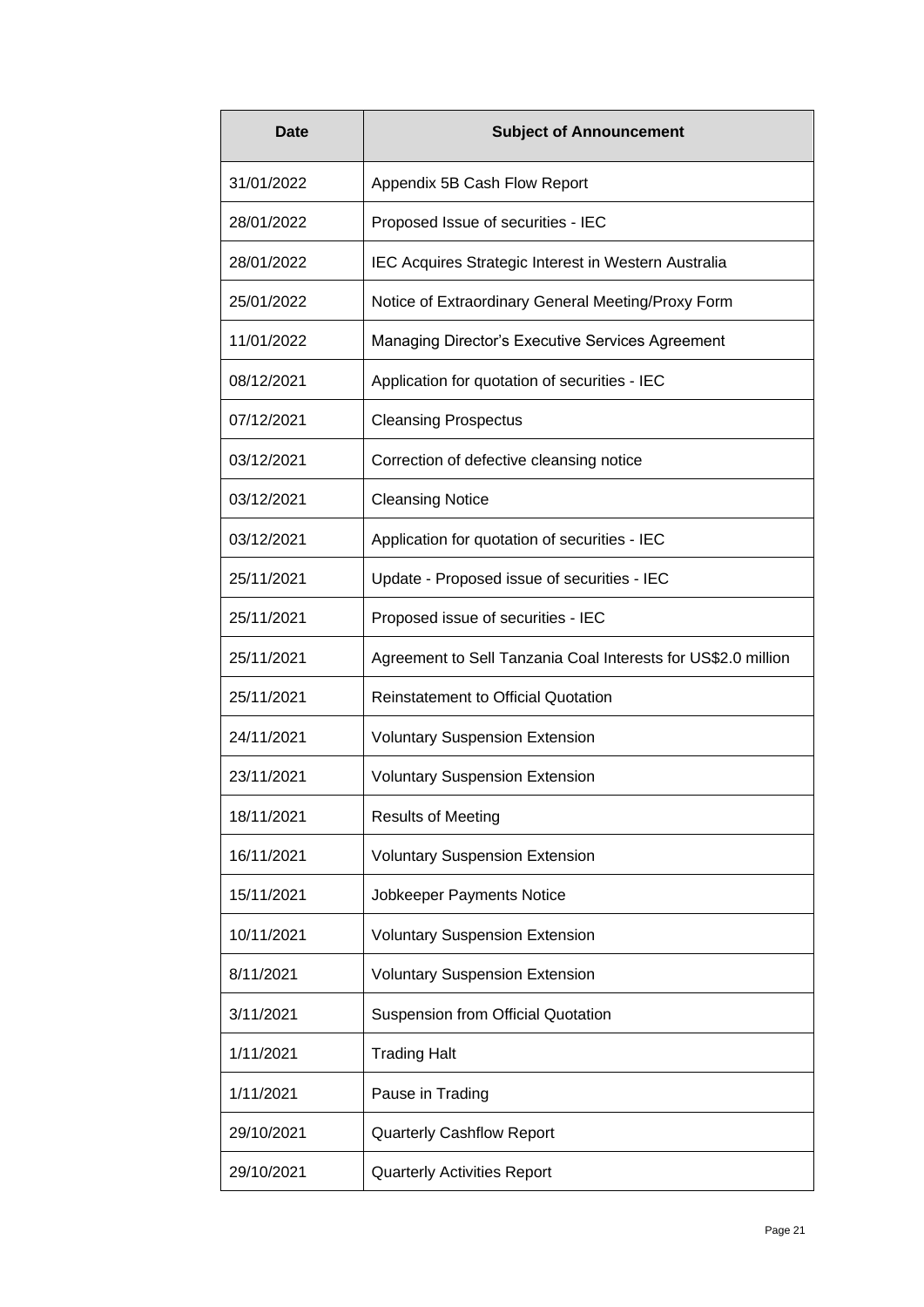| Date       | <b>Subject of Announcement</b>                  |
|------------|-------------------------------------------------|
| 14/10/2021 | Notice of Annual General Meeting/Proxy Form     |
| 7/10/2021  | Change in Company Secretary                     |
| 7/10/2021  | Response to ASX Price Query                     |
| 5/10/2021  | Letter to Shareholders - Annual General Meeting |

The following documents are available for inspection throughout the period of the Offer during normal business hours at the registered office of the Company:

- (a) this Prospectus;
- (b) the Constitution; and
- (c) the consents referred to in Section [4.15](#page-25-0) and the consents provided by the Directors to the issue of this Prospectus.

### 4.4 **Information excluded from continuous disclosure notices**

Other than as set out below, there is no information which has been excluded from a continuous disclosure notice in accordance with the Listing Rules and which is required to be set out in this Prospectus.

The Company is contemplating a Board resignation.

# 4.5 **Determination by ASIC**

ASIC has not made a determination which would prevent the Company from relying on section 713 of the Corporations Act in issuing the Shares under this Prospectus.

#### 4.6 **Market price of Shares**

The highest and lowest closing market sale prices of the Shares on ASX during the 3 months immediately preceding the date of lodgement of this Prospectus with ASIC and the respective dates of those sales were:

Highest: \$0.021 per Share on 31 March 2022.

Lowest: \$0.010 per Share on 7 June 2022.

The latest available closing market sale price of the Shares on ASX prior to the date of lodgement of this Prospectus with ASIC was \$0.012 per Share on 8 June 2022.

# 4.7 **Dividend policy**

The Directors are not able to say when and if dividends will be paid in the future as the payment of any dividends will depend on the future profitability, financial position and cash requirements of the Company.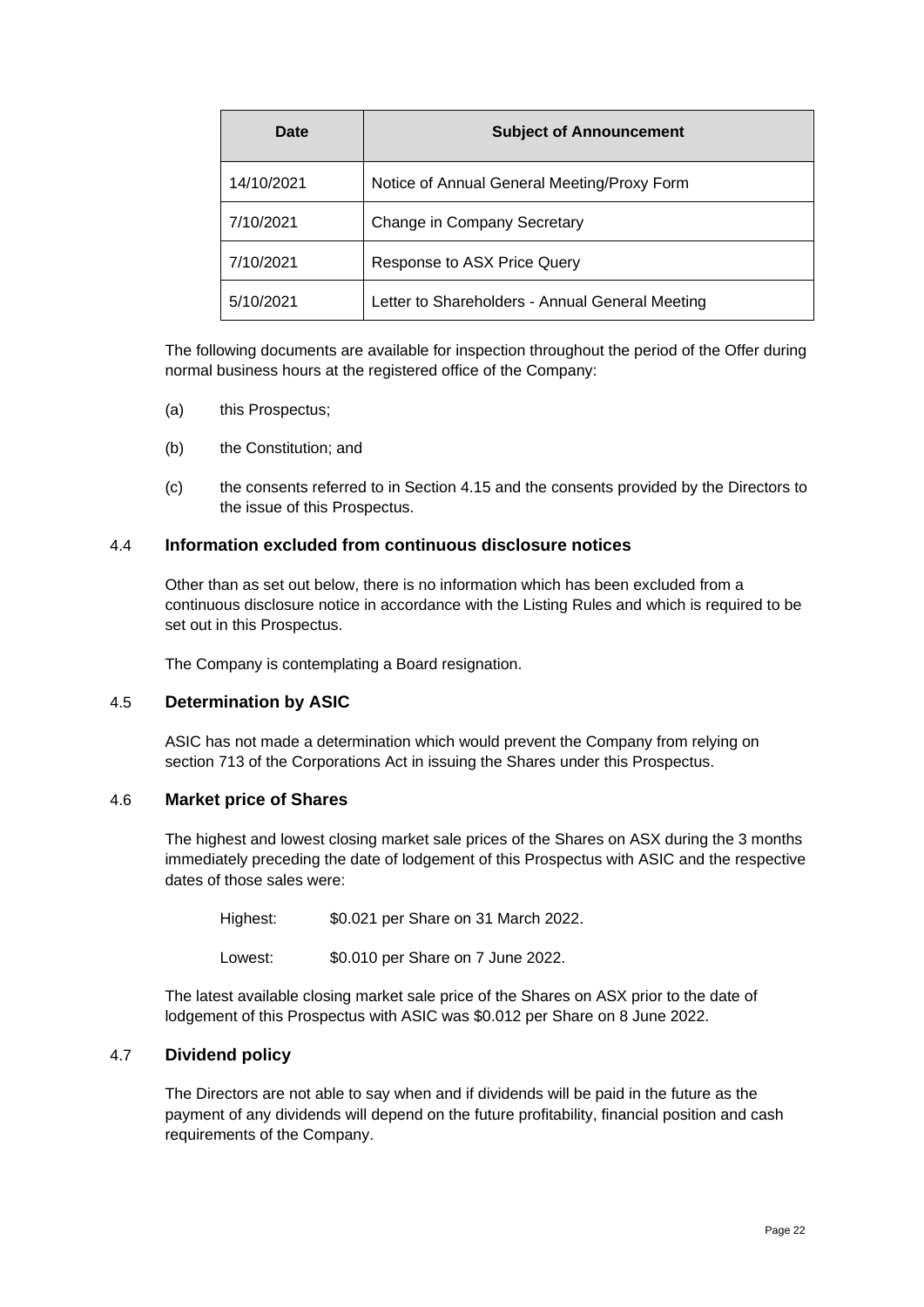# <span id="page-22-0"></span>4.8 **Substantial Shareholders**

Based on available information as at the date of this Prospectus, the persons which (together with their associates) have a relevant interest in 5% or more of the Shares on issue are as follows:

| <b>Substantial Shareholder</b>  | <b>Shares</b> | Voting power % |
|---------------------------------|---------------|----------------|
| Graeme Robertson <sup>(1)</sup> | 147,181,585   | 25.1%          |

#### **Note**:

- 1. Shares are held as follows:
	- (a) 9,675,779 Shares are held directly by Graeme Robertson;
	- (b) Aspac Mining Limited, an entity associated with Graeme Robertson holds 131,387,065 Shares. Graeme is the sole director of Aspac Mining Limited;
	- (c) Intrasia Capital Pte Ltd, an entity associated with Graeme Robertson holds 5,205,305 Shares;
	- (d) Ellen Teja, a related party of Graeme Robertson holds 834,918 Shares;
	- (e) Natalie Komala Robertson, a related party of Graeme Robertson holds 25,185 Shares;
	- (f) Mark Frank Robertson, a related party of Graeme Robertson holds 11,111 Shares;
	- (g) David Graeme Robertson, a related party of Graeme Robertson holds 11,111 Shares; and
	- (h) Sharon Teja Robertson, a related party of Graeme Robertson holds 31,111 Shares.

# 4.9 **Directors' interests**

Except as disclosed in this Prospectus, no Director and no firm in which a Director or proposed director is a partner:

- (a) has any interest nor has had any interest in the last two years prior to the date of this Prospectus in the formation or promotion of the Company, the Shares offered under this Prospectus or property acquired or proposed to be acquired by the Company in connection with its formation or promotion or the Shares offered under this Prospectus; or
- (b) has been paid or given or will be paid or given any amount or benefit to induce him or her to become, or to qualify as, a Director, or otherwise for services rendered by him or her in connection with the formation or promotion of the Company or the Shares offered under this Prospectus.

#### 4.10 **Directors' interests in Securities**

The Directors have the following relevant interests in Shares as at the date of this Prospectus:

| <b>Director</b>                 | <b>Shares</b> | Voting power % |
|---------------------------------|---------------|----------------|
| Graeme Robertson <sup>(1)</sup> | 147,181,585   | 25.1%          |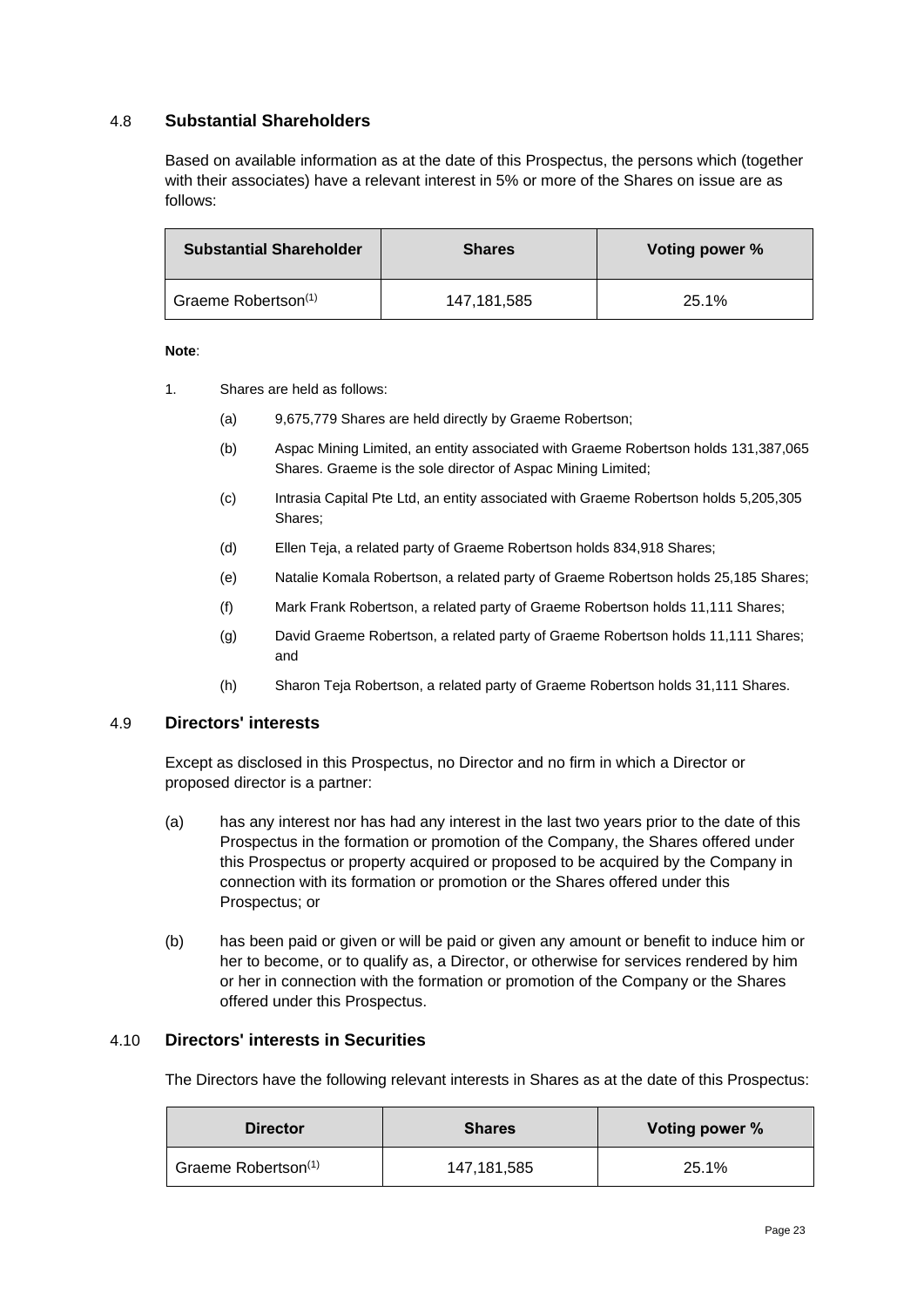| <b>Director</b>              | <b>Shares</b> | Voting power % |
|------------------------------|---------------|----------------|
| Benjamin Dunn <sup>(2)</sup> | 20,625,000    | 3.5%           |
| <b>Troy Wilson</b>           | Nil           | Nil            |
| Alan Fraser                  | Nil           | Nil            |
| James Shedd                  | Nil           | Nil            |

#### **Notes**:

- 1. Shares are held as follows
	- (a) 9,675,779 Shares are held directly by Graeme Robertson;
	- (b) Aspac Mining Limited, an entity associated with Graeme Robertson holds 131,387,065 Shares. Graeme is the sole director of Aspac Mining Limited;
	- (c) Intrasia Capital Pte Ltd, an entity associated with Graeme Robertson holds 5,205,305 Shares;
	- (d) Ellen Teja, a related party of Graeme Robertson holds 834,918 Shares;
	- (e) Natalie Komala Robertson, a related party of Graeme Robertson holds 25,185 Shares;
	- (f) Mark Frank Robertson, a related party of Graeme Robertson holds 11,111 Shares;
	- (g) David Graeme Robertson, a related party of Graeme Robertson holds 11,111 Shares; and
	- (h) Sharon Teja Robertson, a related party of Graeme Robertson holds 31,111 Shares.
- 2. Shares are held as follows
	- (a) 10,000,000 Shares are held directly by Benjamin Dunn;
	- (b) 10,625,000 Shares are held by Golden Dragon Resources Pte, being an entity controlled by Mr Dunn; and
	- (c) 5,000,000 Tranche 2 Placement Shares were issued to Mr Neil Dhar (being Mr Dunn's nominee but not a party associated with Mr Dunn).

# 4.11 **Remuneration of Directors**

The Constitution provides that the non-executive Directors may be paid for their services as Directors a sum not exceeding such fixed sum per annum as may be determined by the Shareholders in general meetings, to be divided among the Directors as the Directors shall determine, and in default of agreement then in equal shares. The maximum aggregate amount of fees payable to Directors is currently set at \$500,000 per annum, as approved by Shareholders at the annual general meeting held on 24 November 2015. The remuneration of the executive Directors must, subject to the provisions of any contract between each of them and the Company, be fixed by the Directors.

A Director may also be paid fees or other amounts as the Directors determine where a Director performs special duties or otherwise performs services outside the scope of the ordinary duties of a Director. A Director may also be reimbursed for out of pocket expenses incurred as a result of their directorship or any special duties.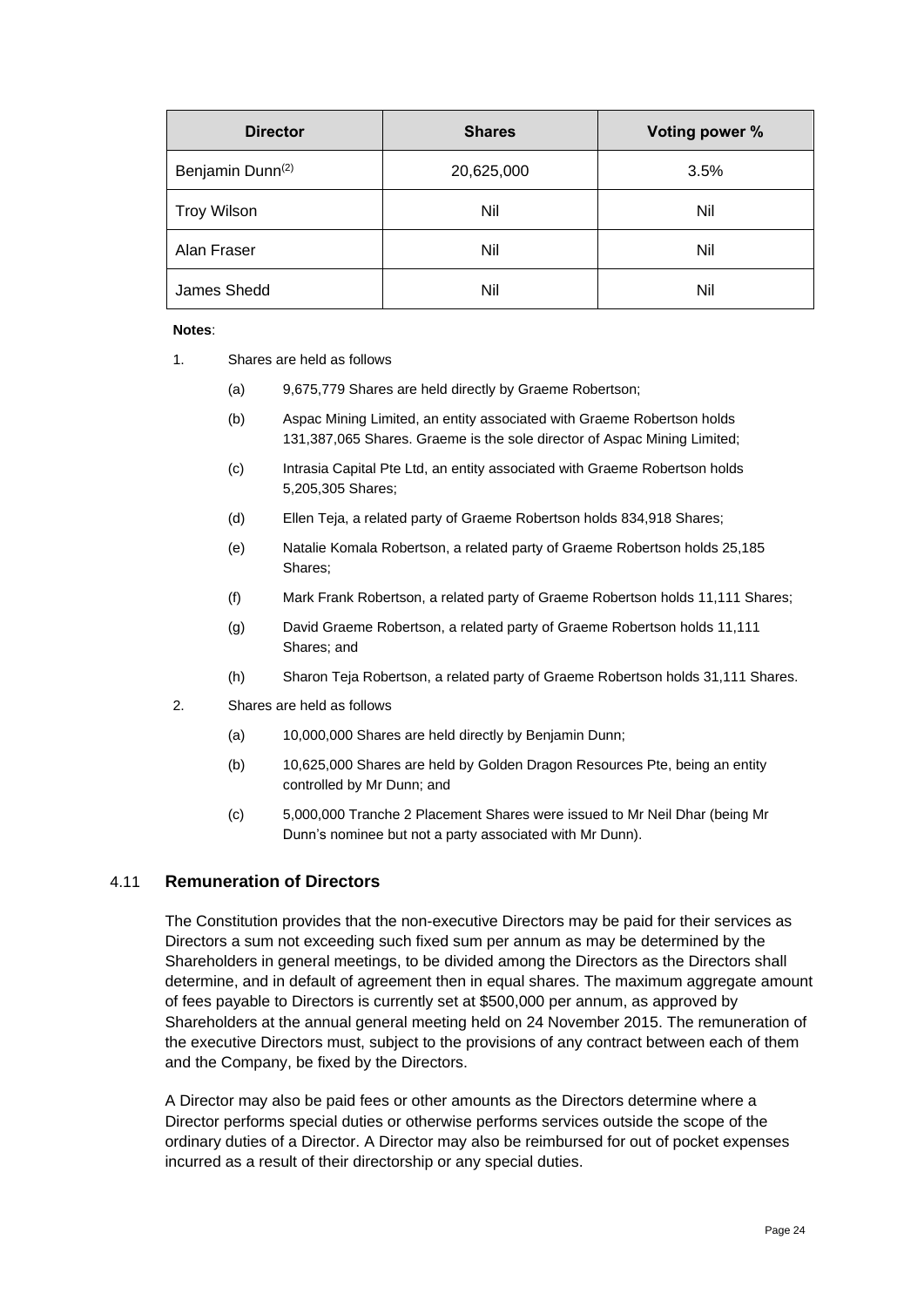The table below sets out the remuneration provided to the Directors (and/or their associated companies) from the balance date of the Company's Annual Report being 30 June 2021 until 31 December 2021.

| <b>Director</b>     | Cash<br>Salary &<br>Fees \$ | Non-<br>monetary<br>benefits<br>\$ | Annual<br>Leave \$ | <b>Superan</b><br>nuation \$ | Long<br><b>Service</b><br>Leave \$ | Total \$ |
|---------------------|-----------------------------|------------------------------------|--------------------|------------------------------|------------------------------------|----------|
| Graeme<br>Robertson | 42,500                      |                                    |                    |                              |                                    | 42,500   |
| Benjamin<br>Dunn    | 38,000                      |                                    |                    |                              |                                    | 38,000   |
| <b>Troy Wilson</b>  | 20,000                      |                                    |                    |                              |                                    | 20,000   |
| Alan Fraser         | 20,000                      |                                    |                    |                              |                                    | 20,000   |
| James Shedd         | 226,580                     |                                    | 33,280             | 199,677                      |                                    | 459,537  |

# 4.12 **Related party transactions**

There are no related party transactions involved in the Offer that are not otherwise described in the Prospectus.

### 4.13 **Interests of other persons**

Except as disclosed in this Prospectus, no expert, promoter or other person named in this Prospectus as performing a function in a professional, advisory or other capacity:

- (a) has any interest nor has had any interest in the last two years prior to the date of this Prospectus in the formation or promotion of the Company, the Offer or property acquired or proposed to be acquired by the Company in connection with its formation or promotion or the Offer; or
- (b) has been paid or given or will be paid or given any amount or benefit in connection with the formation or promotion of the Company or the Offer.

# <span id="page-24-0"></span>4.14 **Expenses of Offer**

| <b>Estimated expenses of the Offer</b> | A\$     |
|----------------------------------------|---------|
| ASIC lodgement fee                     | 3,206   |
| ASX quotation fee                      | 1,250   |
| Prospectus preparation expenses        | 3,000   |
| <b>TOTAL</b>                           | \$7,456 |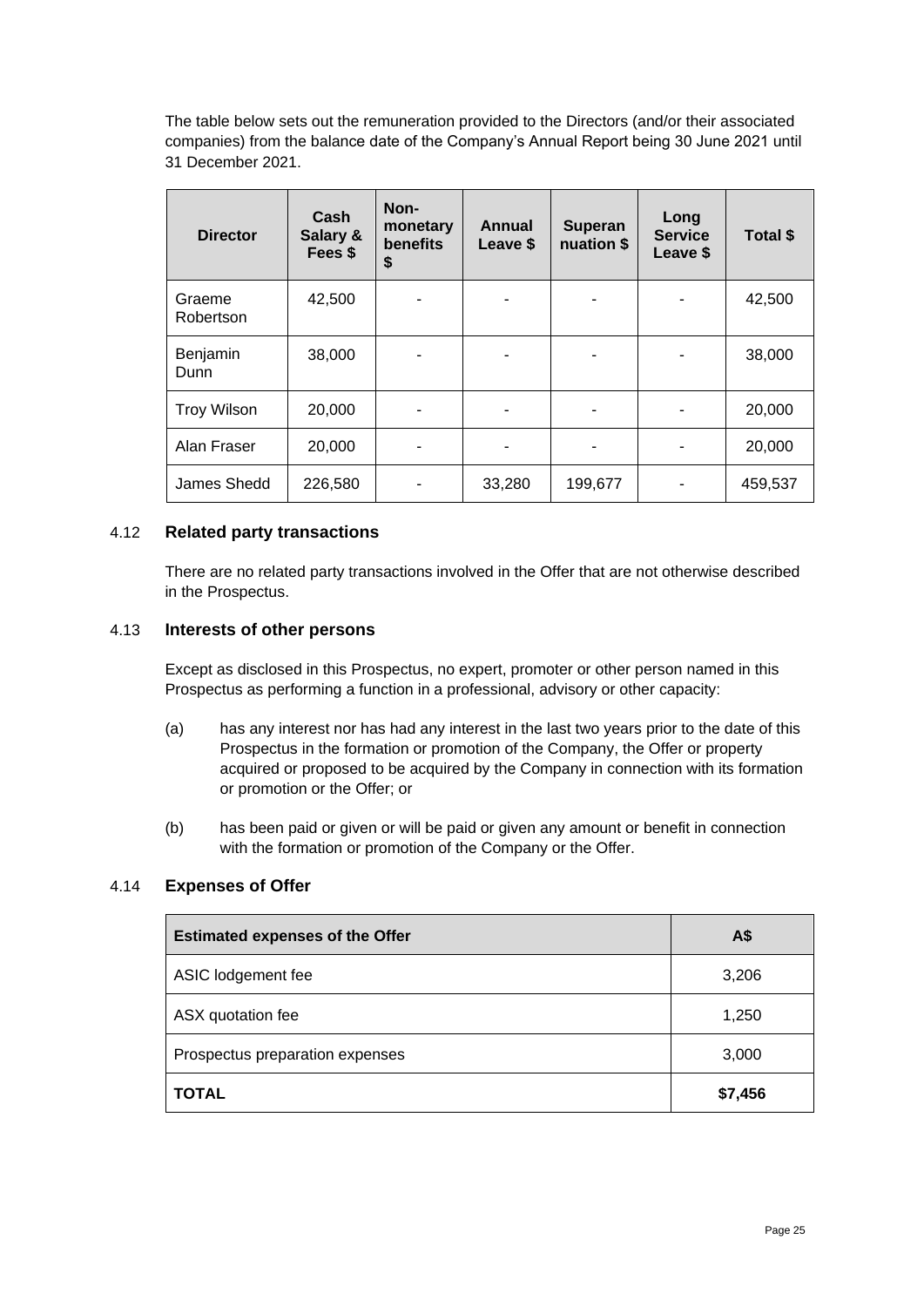# <span id="page-25-0"></span>4.15 **Consents**

Chapter 6D of the Corporations Act imposes a liability regime on the Company (as the offeror of Shares under this Prospectus), the Directors, any persons named in the Prospectus with their consent having made a statement in the Prospectus and persons involved in a contravention in relation to the Prospectus, with regard to misleading and deceptive statements made in the Prospectus. Although the Company bears primary responsibility for the Prospectus, the other parties involved in the preparation of the Prospectus can also be responsible for certain statements made in it.

Each of the parties referred to in this Section:

- (a) has not authorised or caused the issue of this Prospectus or the making of the Offer;
- (b) does not make, or purport to make, any statement in this Prospectus other than those referred to in this Section; and
- (c) in light of the above, only to the maximum extent permitted by law, expressly disclaim and take no responsibility for any part of this Prospectus other than a reference to its name and a statement included in this Prospectus with the consent of that party as specified in this Section.

Link Market Services Limited has given its written consent to being named as the Share Registry to the Company in this Prospectus. Link Market Services Limited has not withdrawn its consent prior to the lodgement of this Prospectus with the ASIC.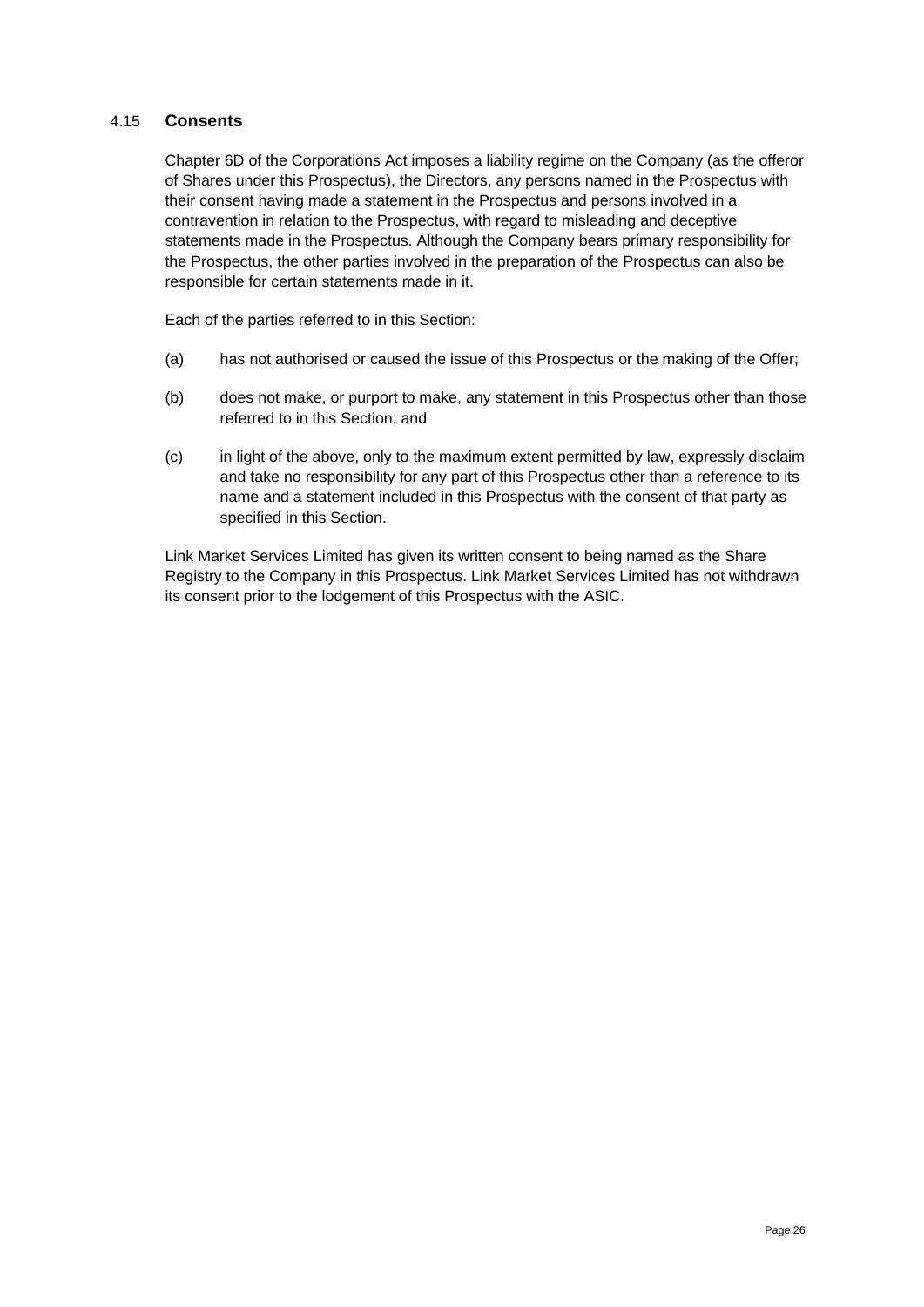# <span id="page-26-0"></span>5. **Authorisation**

This Prospectus is authorised by each of the Directors of the Company.

This Prospectus is signed for and on behalf of Company by:

**Graeme Robertson** Non-Executive Chairman Dated: 8 June 2022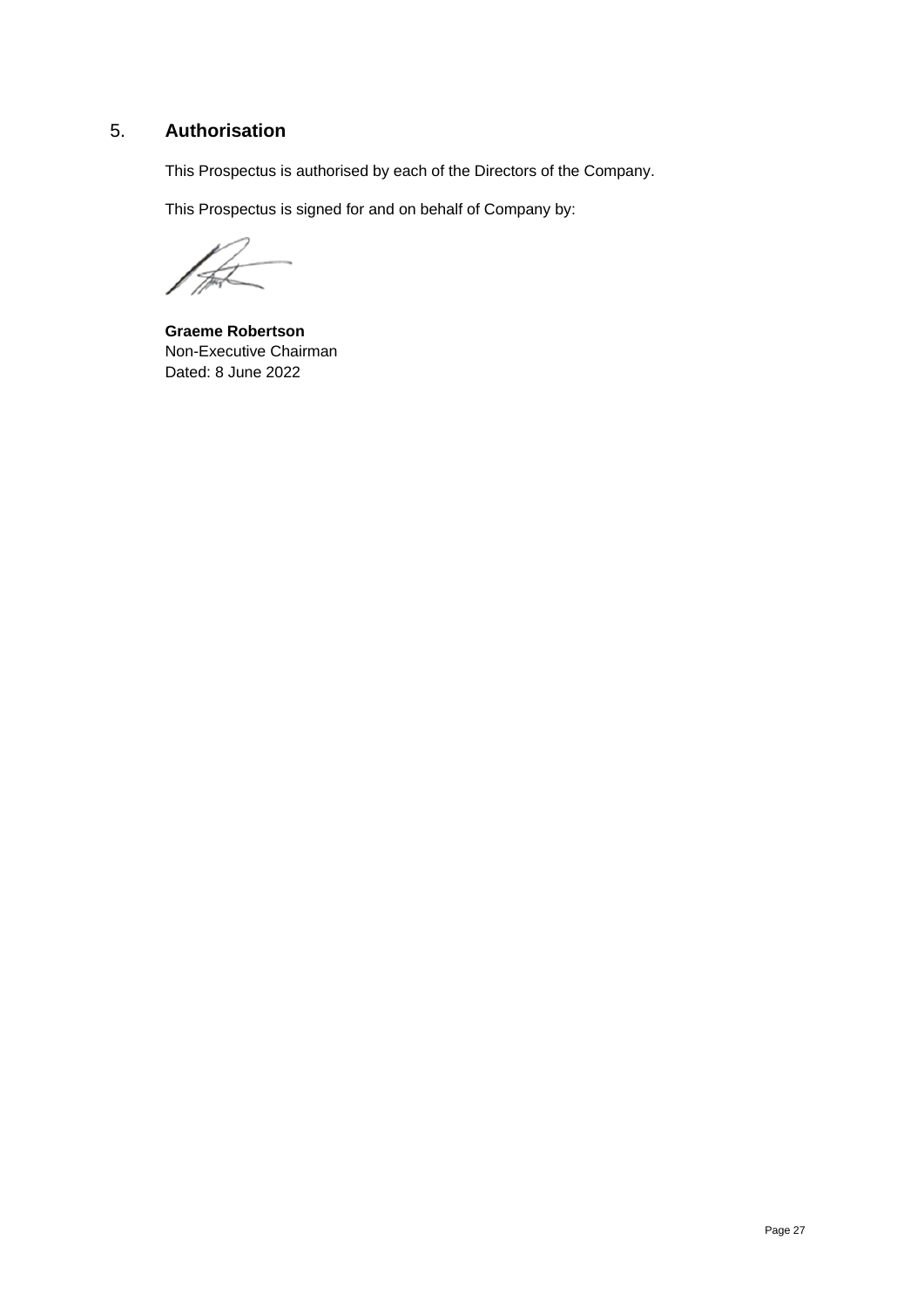# <span id="page-27-0"></span>6. **Glossary of Terms**

These definitions are provided to assist persons in understanding some of the expressions used in this Prospectus.

| \$                                       | means Australian dollars.                                                                                                         |
|------------------------------------------|-----------------------------------------------------------------------------------------------------------------------------------|
| <b>Annual Report</b>                     | means the annual financial report of the Company for the period<br>ending 30 June 2021 as lodged with ASX on 1 October 2021.      |
| <b>Applicant</b>                         | means a person who submits an Application Form.                                                                                   |
| <b>Application</b>                       | means a valid application for Shares made on an Application Form.                                                                 |
| <b>Application Form</b>                  | means the Application Form provided by the Company with a copy of<br>this Prospectus.                                             |
| <b>Application Monies</b>                | means the amount of money in dollars and cents payable for Shares<br>pursuant to the Offer.                                       |
| <b>ASIC</b>                              | means Australian Securities and Investments Commission.                                                                           |
| <b>ASX</b>                               | means ASX Limited ACN 008 624 691 and where the context<br>permits the Australian Securities Exchange operated by ASX<br>Limited. |
| <b>Board</b>                             | means the Directors meeting as a board.                                                                                           |
| <b>Century Minerals</b>                  | means Century Minerals Pty Ltd ACN 601 316 278.                                                                                   |
| <b>Century Minerals</b><br><b>Shares</b> | means the 20,000,000 shares to be issued to Century Minerals (or<br>its nominees).                                                |
| <b>CHESS</b>                             | means ASX Clearing House Electronic Sub-registry System.                                                                          |
| <b>Closing Date</b>                      | means the closing date for the Offer, being 10 June 2022, as may be<br>varied.                                                    |
| Company                                  | means Intra Energy Corporation Limited ACN 124 408 751.                                                                           |
| <b>Constitution</b>                      | means the constitution of the Company as at the date of this<br>Prospectus.                                                       |
| <b>Corporations Act</b>                  | means the Corporations Act 2001 (Cth), as amended from time to<br>time.                                                           |
| COVID-19                                 | has the meaning in Section 2.2(h).                                                                                                |
| <b>Directors</b>                         | mean the directors of the Company as at the date of this Prospectus.                                                              |
| <b>Half Yearly Report</b>                | means the half yearly report of the Company for the period ending<br>31 December 2021 as lodged with ASX on 16 March 2022.        |